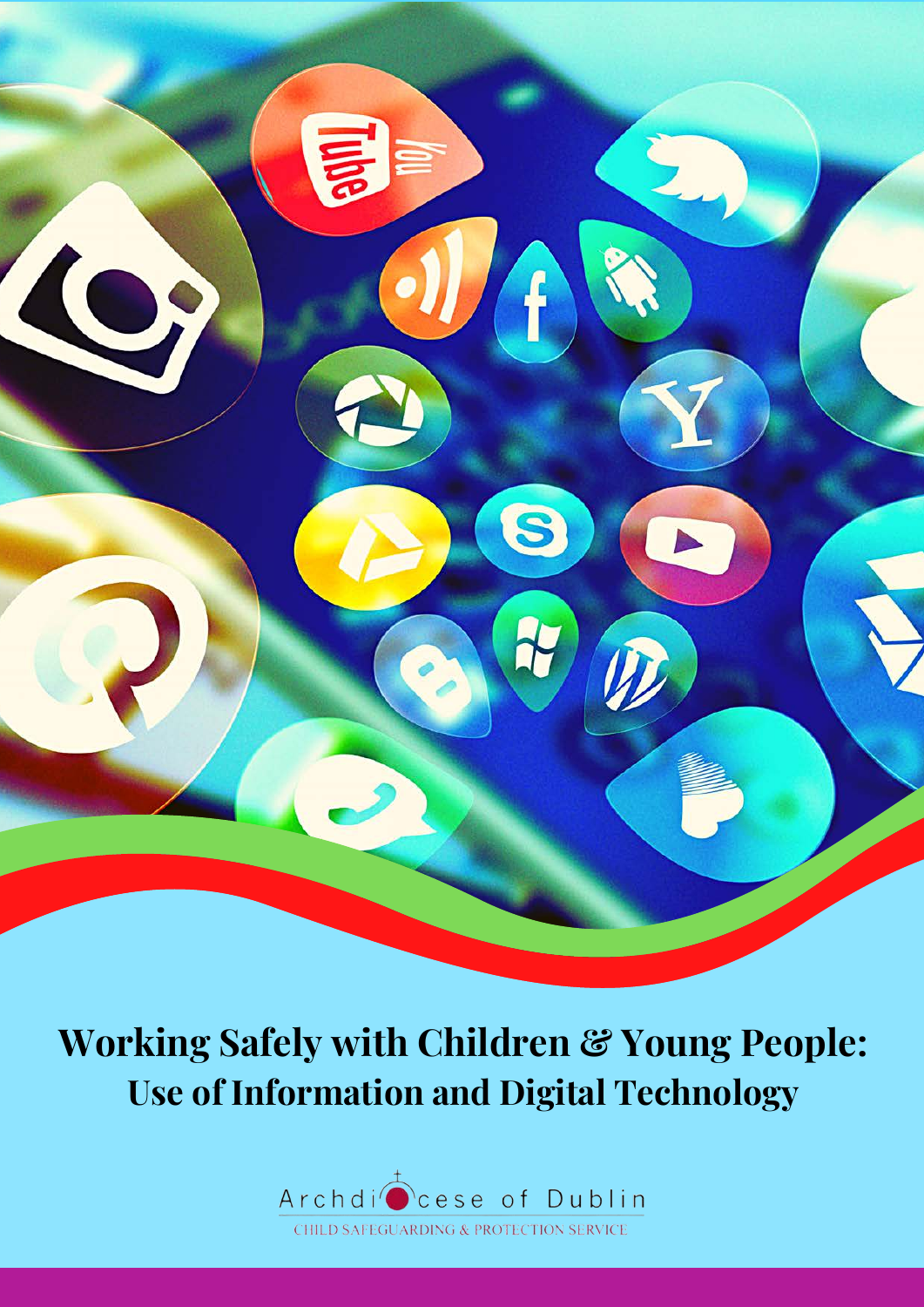**Page 1 Child Safeguarding and Protection Service**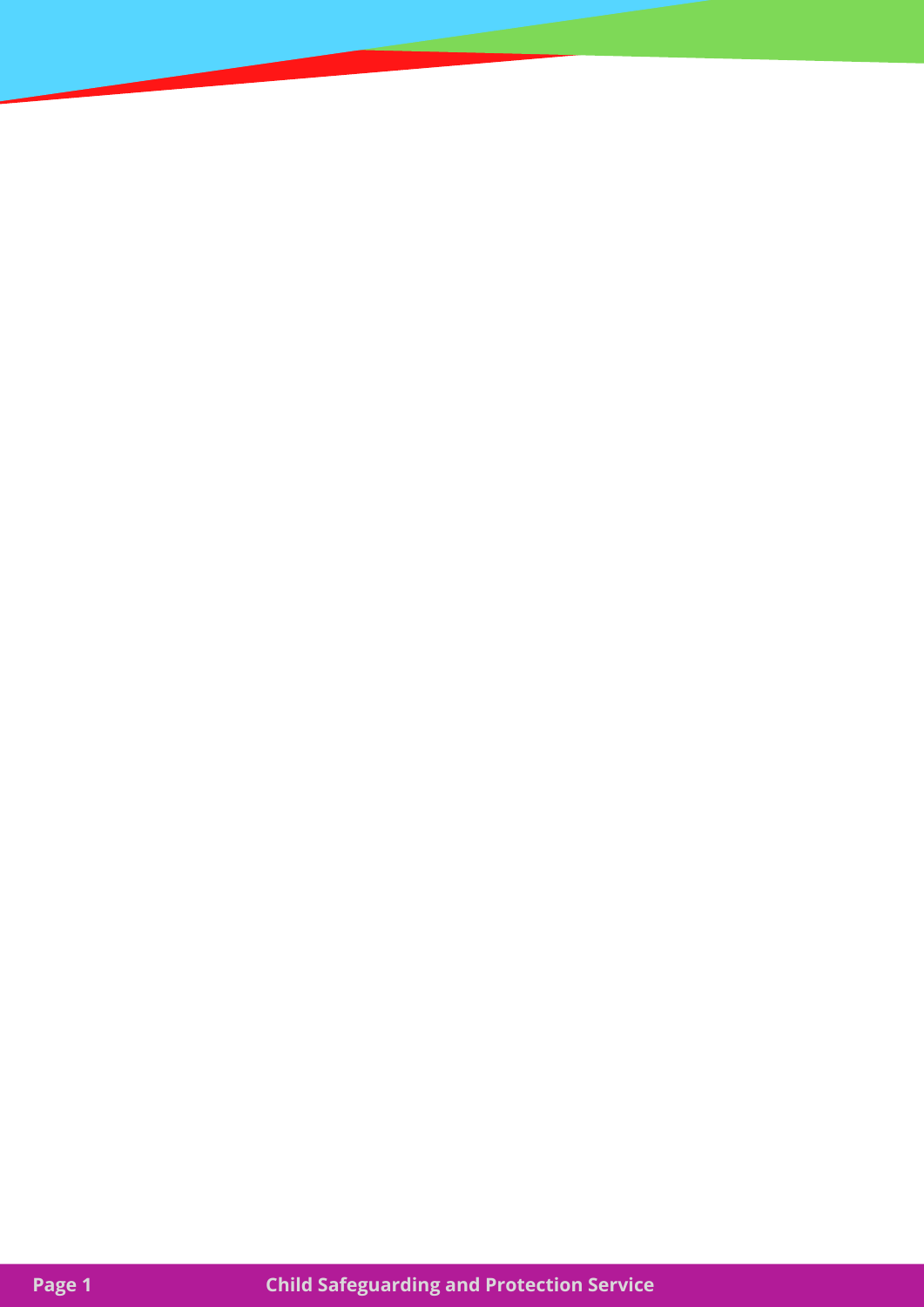### **Content**

| <b>Section 1:</b><br>General guidelines on communicating with children and<br>young people | Page 3  |
|--------------------------------------------------------------------------------------------|---------|
| <b>Section 2:</b><br><b>Mobile Phones and Email</b>                                        | Page 6  |
| <b>Section 3:</b><br>Photography/Digital Cameras                                           | Page 9  |
| <b>Section 4:</b><br>Internet Usage/Websites                                               | Page 11 |
| <b>Section 5:</b><br><b>Social Media</b>                                                   | Page 13 |
| <b>Section 6:</b><br>Live Video Platforms                                                  | Page 15 |
| <b>Section 7:</b><br><b>Consent Forms and Disclosures</b>                                  | Page 17 |
| <b>Section 9:</b><br>Adult/Child Ratio                                                     | Page 19 |
| <b>Section 10:</b><br>Webcam and CCTV                                                      | Page 21 |
| <b>Section 11:</b><br><b>Contact Details</b>                                               | Page 23 |
| <b>Section 12:</b><br>Appendix 1 and 2                                                     | Page 26 |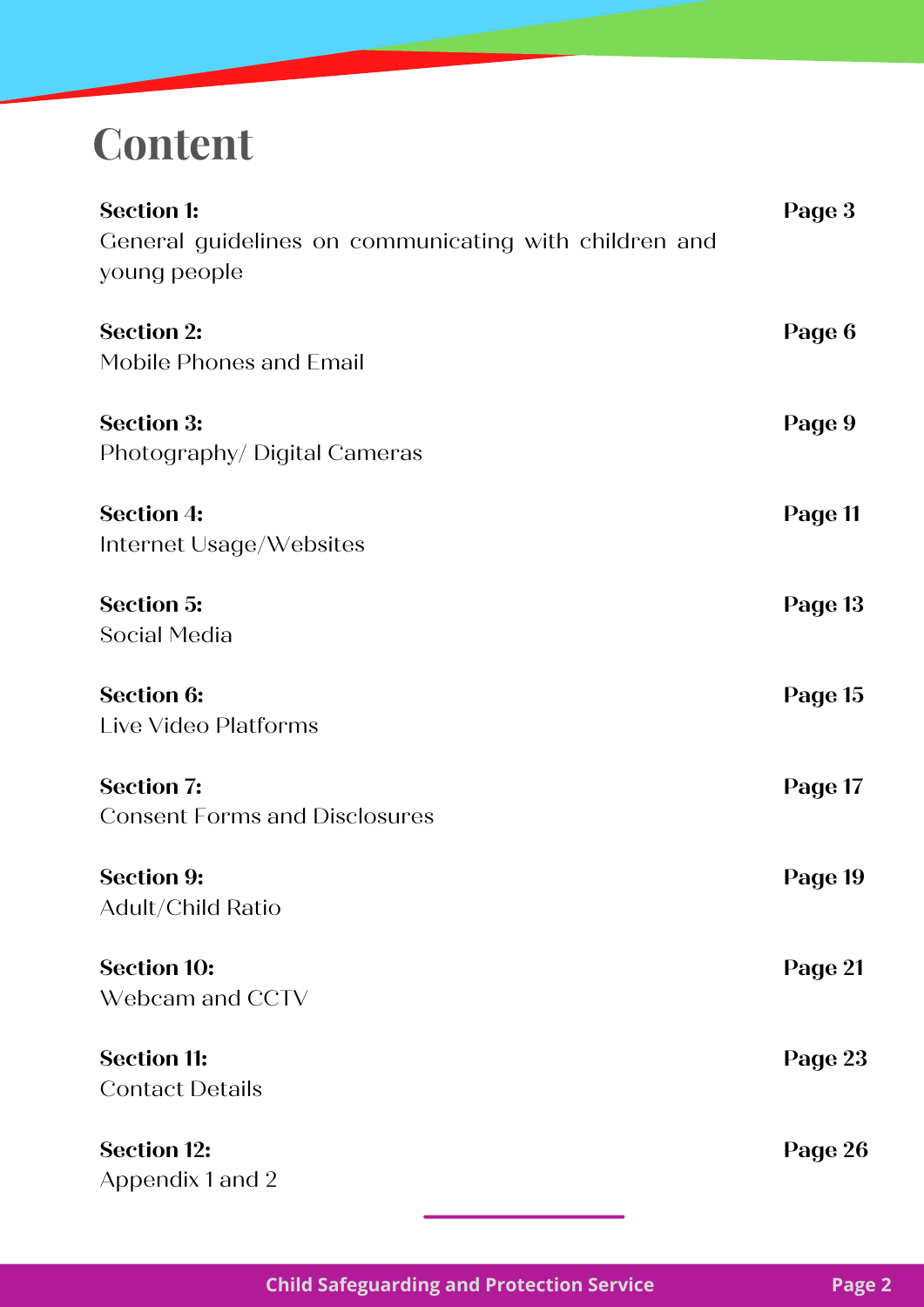# **General Guidelines on Communicating with Children and Young People.**

**Page 3 Child Safeguarding and Protection Service**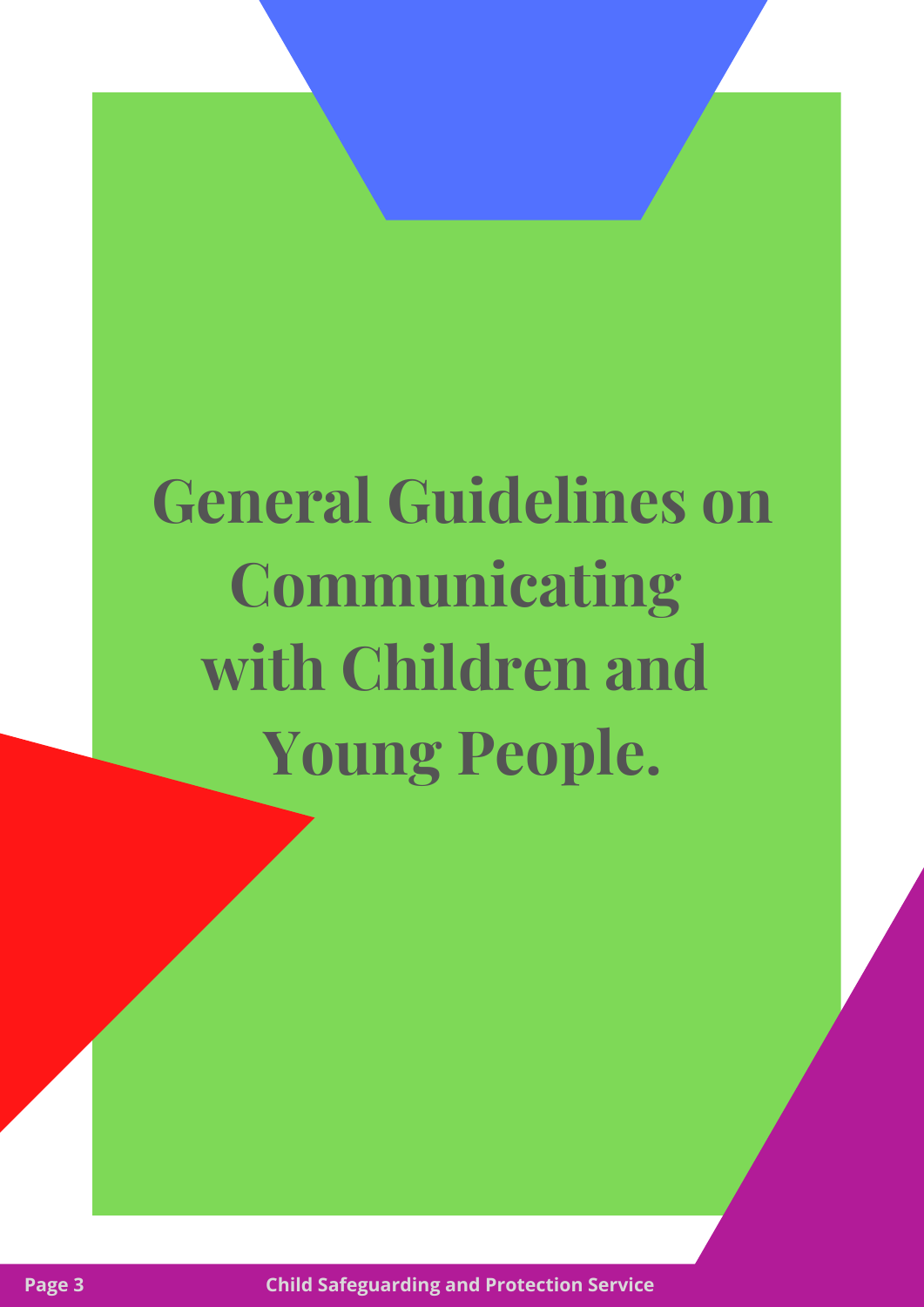#### **General Principles**

Children and young people should be welcomed and encouraged to participate in the parishes and diocesan agencies of the Archdiocese of Dublin. To facilitate this, communication with children and young people should use the language and media with which they are familiar and comfortable. Using appropriate and safe digital media is a good way to involve children and young people in diocesan and parish activities. Such communication should have at its core the best interests of children and young people. This is achieved by ensuring, at all times, the appropriate use of language, images, photography, and messaging.

Children and young people must be protected from all forms of online abuse and exploitation, including such activities as online bullying, grooming, and sexting. Complaints and/or allegations of inappropriate online communication with children and young people must be taken seriously. Any concern must immediately be reported to CSPS and/or Civil Authorities. The Civil Authorities who hold statutory responsibility for child protection, are An Garda Siochana and Tusla Child & Family Agency. If there is any issue of concern relating to a parish or diocesan agency, CSPS should be notified and a report to the Civil Authorities can be made by CSPS, or by the person concerned.

The Archdiocese is committed to involving children and young people in developing good digital practice and will seek their views regarding safe usage in any related activity. At the same time, informed parental/guardian consent is central to our safeguarding practice and must always be obtained whenever we engage with children and young people.

#### **It should be noted that the age of "Digital Consent" in Ireland is sixteen (16) years of age.**

Should a parish/diocesan group feel that they have exceptional cause to deviate from the policy outlined, they should discuss this matter with a member of the CSPS (Child Safeguarding and Protection Service) before taking such action.

Digital media is defined as any form of communication between two parties or more using electronic devices such as phones, computers, and tablets. (This list is not exhaustive)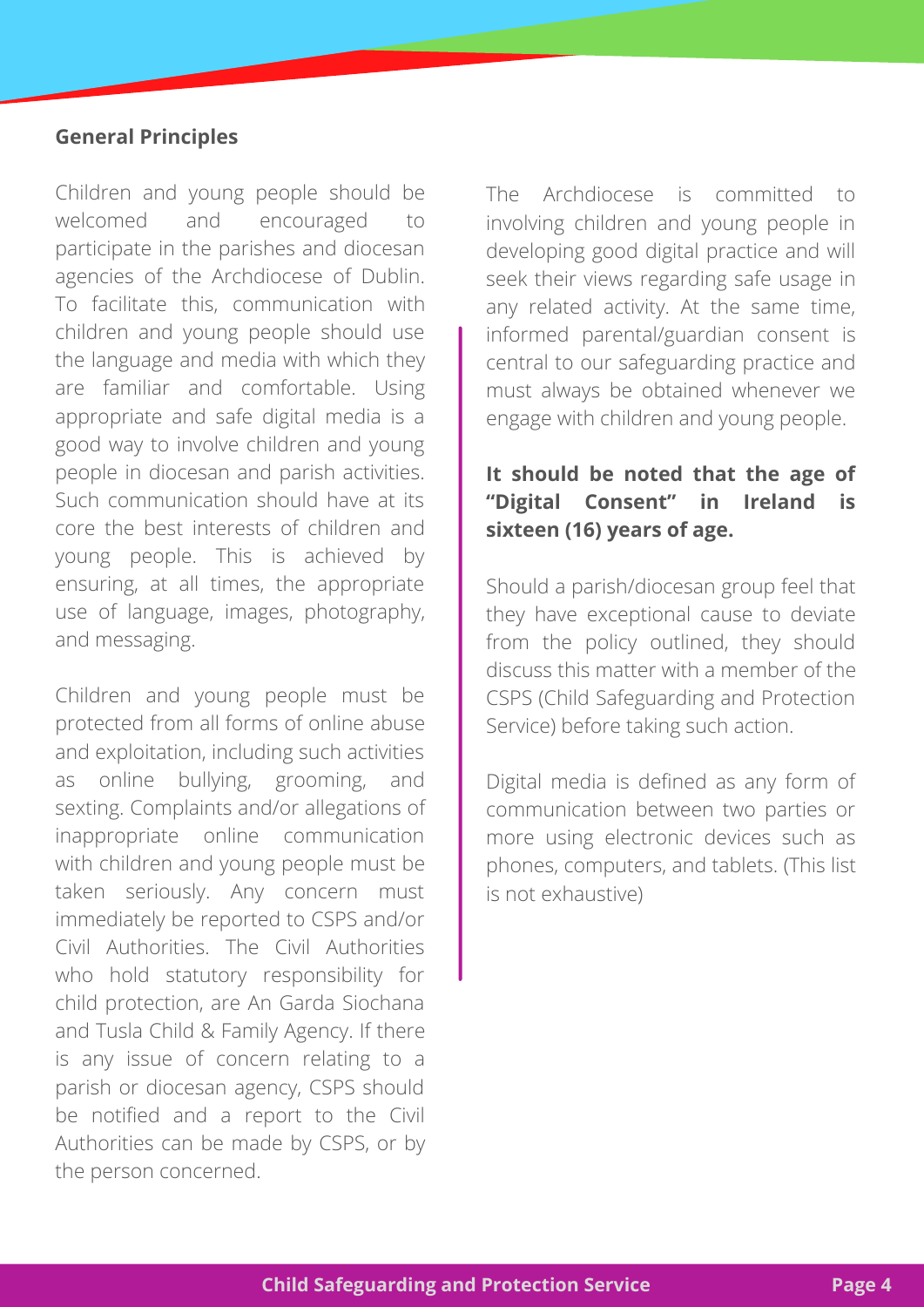Those who minister and/or work for or on behalf of the Archdiocese of Dublin, its agencies, and parishes must observe appropriate professional boundaries with the children and young people they encounter through their work. This requirement applies to their use of information technology (IT), mobile phones, and social media. They should not use any of these media to initiate or maintain personal relationships with children and young people.

#### **In particular, they must:**

- be **Garda Vetted** by the parish. This should be renewed every three years;
- **attend Diocesan Safeguarding Training,** to be renewed every three years;
- complete a **Confidential Application/ Declaration Form**;
- be given a copy of the **Adult Code of Conduct for Staff & Volunteers**;
- **report** any suspicion, concern, or allegation of abuse to the CSPS and/or Civil Authorities;
- **be competent** in the use of the technology they use.

#### **They should not:**

- gather or retain a young person's mobile phone number (except where this is done for a specific purpose related to their work);
- provide a young person with their own personal mobile phone number or email address;
- access the internet with a young person (unless authorised to do so as part of their work);
- befriend a young person on a social media forum such as WhatsApp, Snapchat, etc.

All forms of digital communication must have a minimum of **two** Administrators appointed by the parish authority. It is the role of these administrators to monitor all communications on the relevant platforms. Only parish devices (such as mobile phones or computers), or parish accounts (such as designated parish email), should be used to contact young people. Privately-owned devices should never be used to contact young people.

Where exceptions arise, such as trips away from home, this should be clearly communicated to parents/guardians prior to the event, and relevant consent sought.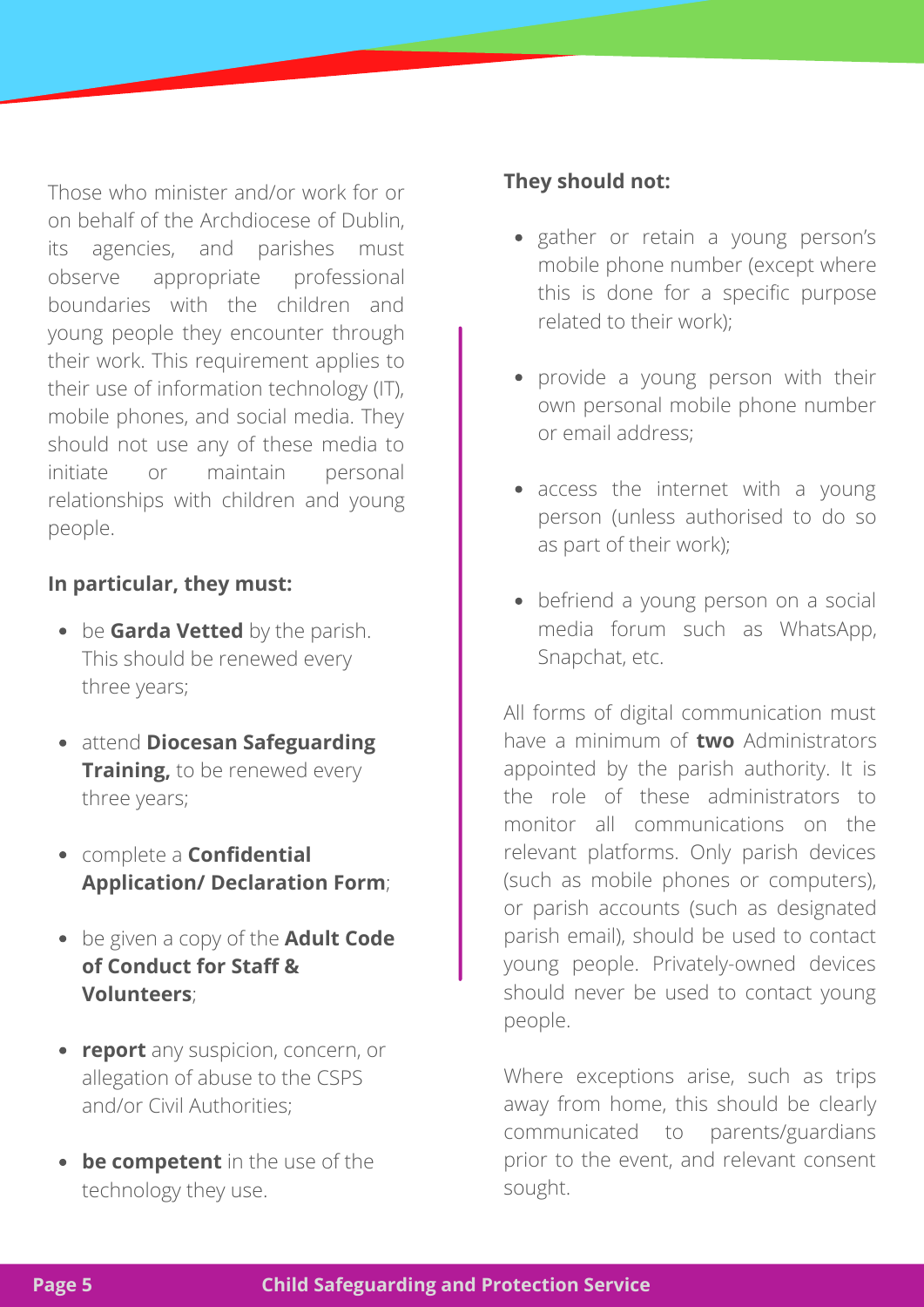## **Mobile Phones and Email**

**Child Safeguarding and Protection Service Page 6**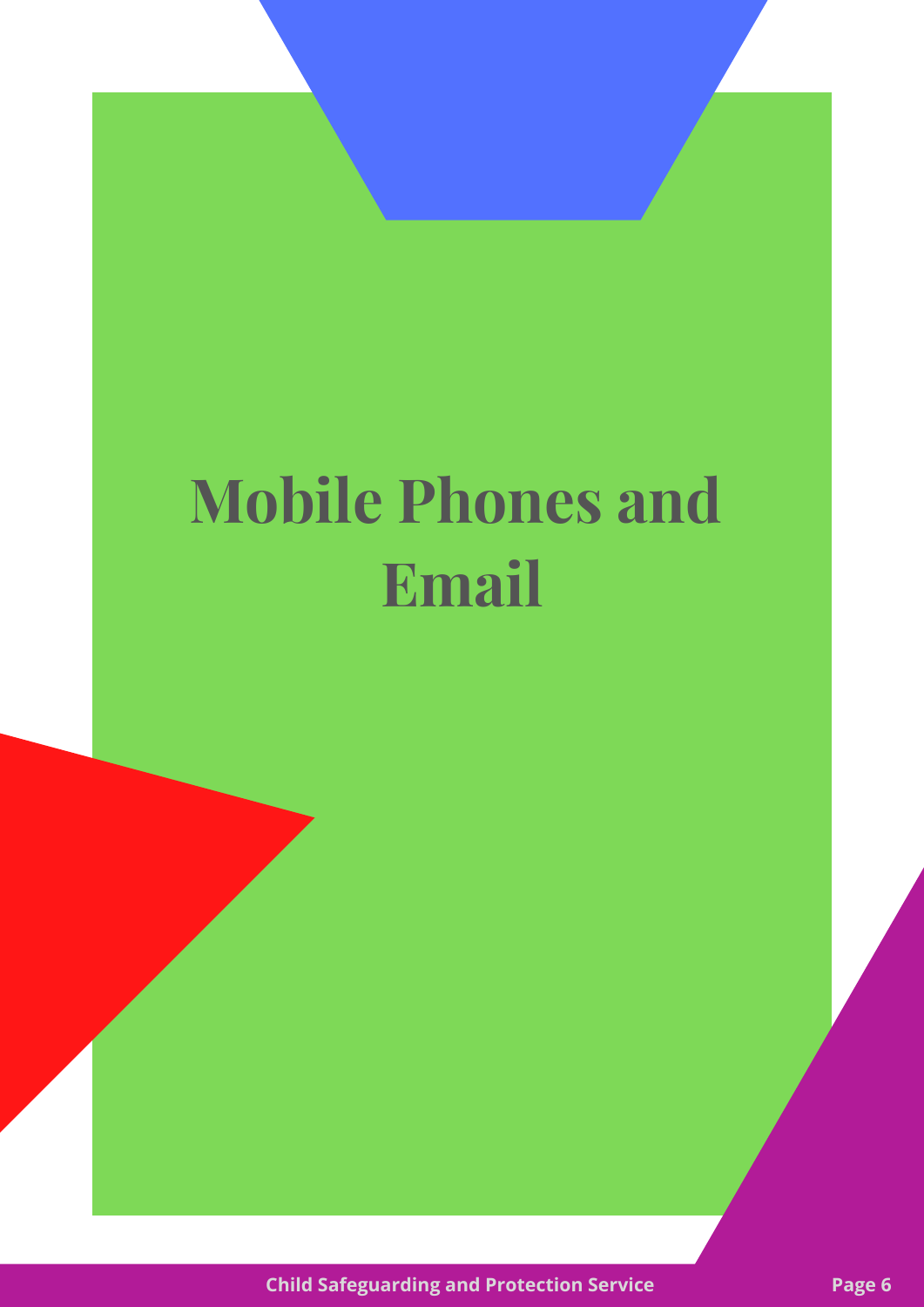#### **Mobile Phones**

Many children and young people have access to mobile phones. Given that mobile phone devices can perform a myriad of tasks, it is the responsibility of the event organiser to determine and explain the level of mobile phone usage deemed appropriate when working with children and young people.

- When participating in groups with children ensure that you have their parent/guardian's telephone contact details and that all arrangements are made with parents/guardians.
- Do not share your personal mobile phone number with children and young people.
- Do not communicate directly (via text or talk) with children under 16 years of age.
- In emergency circumstances where this is unavoidable, follow this up with a telephone call to their parents/guardians to make them aware of the content. A written record should be kept of any such contact.
- Text messages should never contain personal information about a child or young person.

#### **Email and texting**

- Communication (via email or texting) with young people under 16 years of age is not permissible.
- Communication (via email or texting) with young people aged 16 to 18 years old is only permissible with prior written consent from the young person and their parents/guardians using the Digital Media Consent Form. **(See Appendix 1)**
- Parents/guardians must be included in these emails and texts.
- Email communication should be made using the parish/diocesan email account only.
- Text communication should only be made using a parish/diocesan device.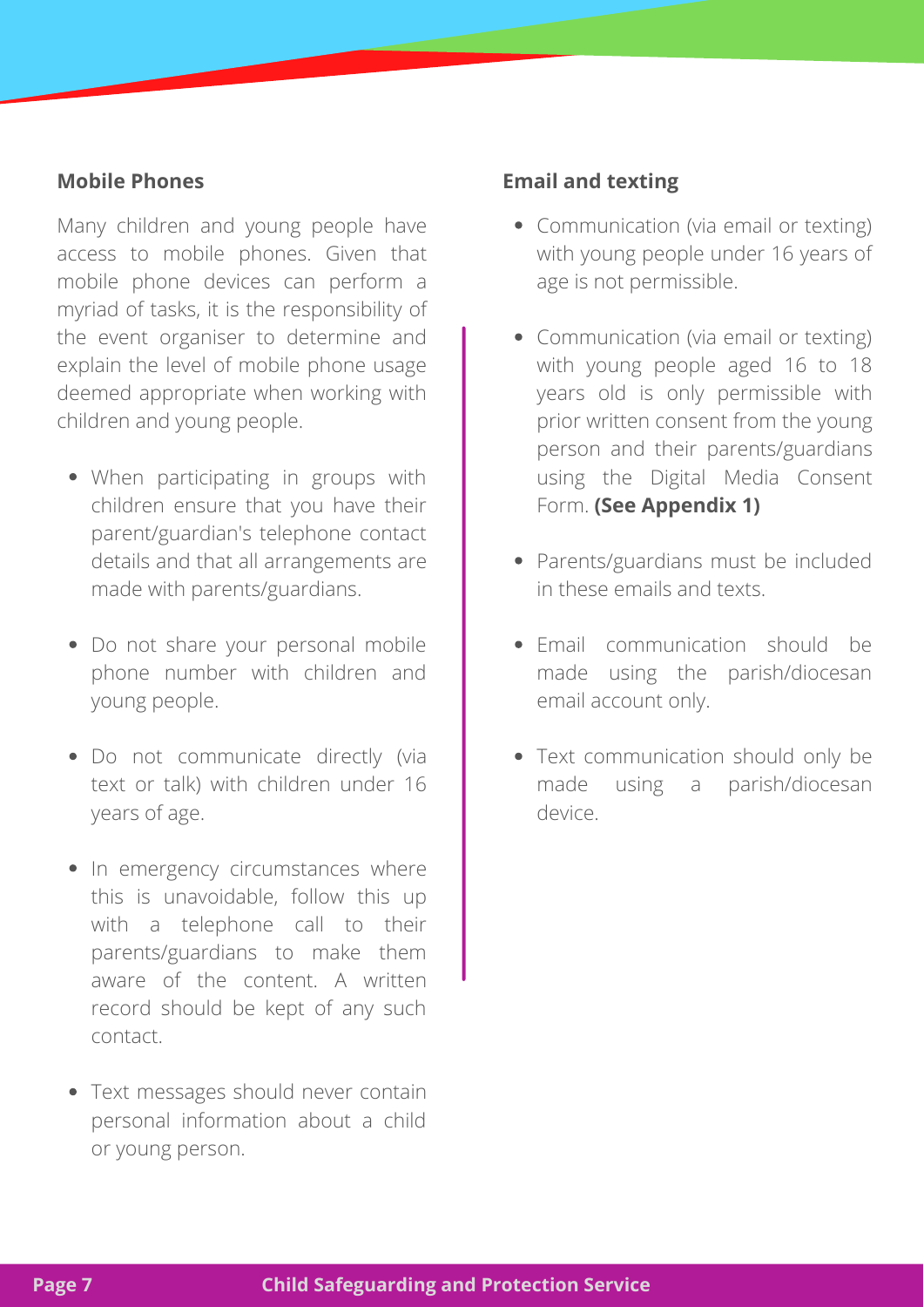Using bundled text and email messaging (that is, where the same message is sent to a group of young people aged 16 to 18 years) can minimise risks associated with this form of communication.

- When setting up text or email bundles, the *BCC* function should be used both for young people and parents/guardians. The contact details for young people receiving such a message must not be visible to other recipients.
- Texts or emails should be used for delivering information, a one-way communication channel. The exception to this is if a response is deemed essential. For example, a parent/guardian replying to inform a leader that a young person is unable to attend an event, or a young person replying to inform a leader they are running late to an event.
- All of the text and email messages sent should include a sentence at the bottom that provides young people with the opportunity to unsubscribe from receiving further text and email messages.
- Contact numbers and email addresses for young people should only be used for information sharing about church activities.
- The parents/guardians and young people's contact details must be stored in a secure cabinet or a password-protected computer system.
- The text or email messaging system should **NEVER** be used to send a text or email to an individual.
- All texts or email messages must clearly identify who has sent the message.
- The texts and emails sent from this service must never contain any offensive, abusive or inappropriate language, including emojis.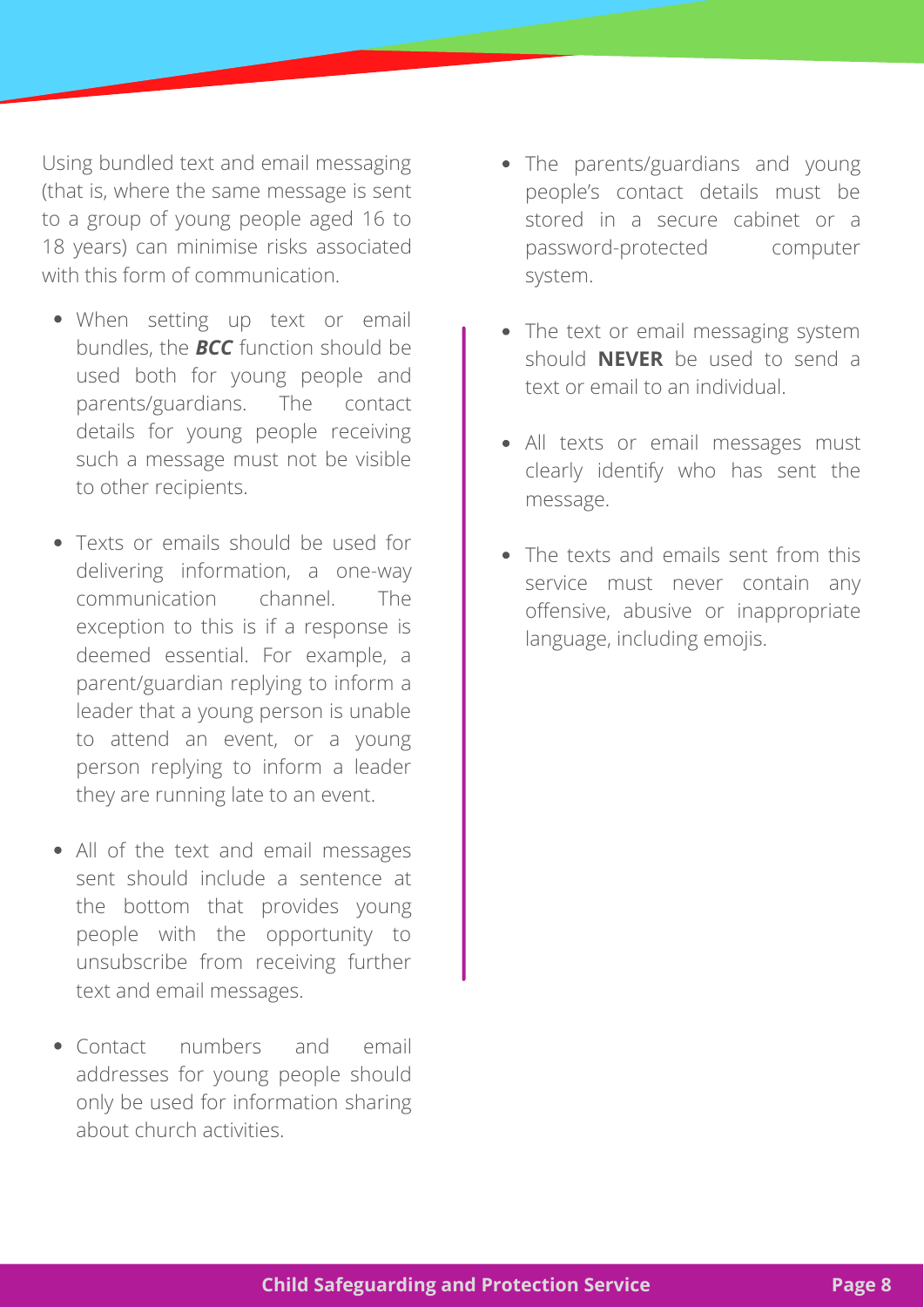## **Photography and Digital Cameras**

**Page 9 Child Safeguarding and Protection Service**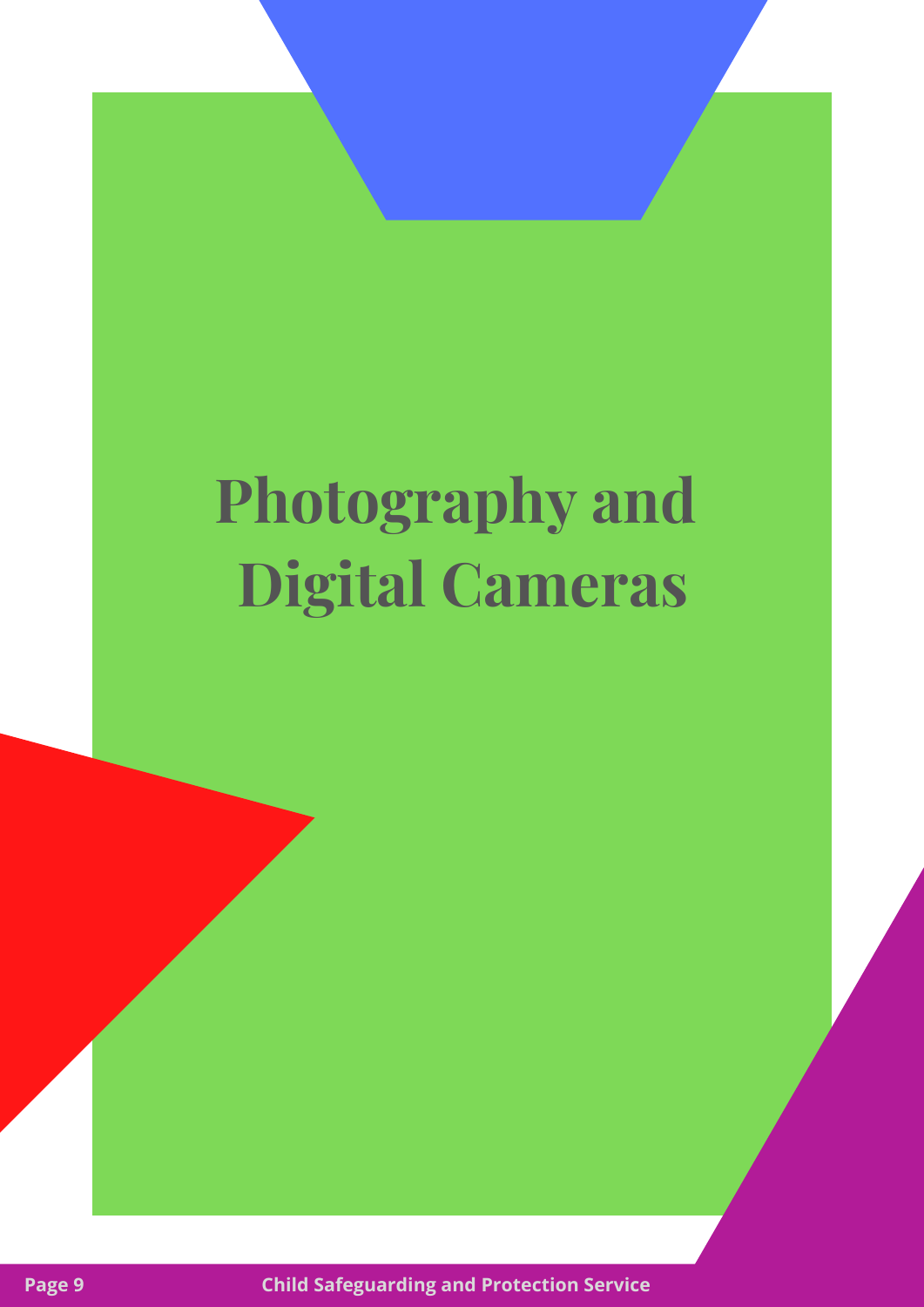#### **Photography and Digital Cameras**

- Taking photographs of children and young people is not permitted without prior signed parental/ guardian consent.
- Children and young people's consent should also be sought, giving due consideration to their age and stage of development.
- Photographs should only be taken by authorised personnel with a suitable reason with prearranged consent from parents/guardians and children and young people.
- When using a photographer ensure that they have completed Garda Vetting.
- Ensure the photographer wears identification at all times.
- Do not allow the photographer unsupervised access to the children and young people.
- Children and young people must not be identified in photographs.
- Written permission must be sought from children or young people, and their parents/guardians if photographs are to be published in any forum (i.e. print or online).
- Children and young people must be fully clothed in images.
- Avoid images that depict children and young people breaking rules or behaving in a dangerous fashion.
- Avoid photographing children and young people in vulnerable situations.
- Any photography concerns must be reported to the event organiser and CSPS.

#### **Celebration of the Sacraments of Initiation**

The taking of photographs during First Communion Masses, Baptisms or Confirmation liturgies is to be discouraged, both as a child safeguarding measure and to enhance the dignity and beauty of the ceremony. There is always ample time for taking photographs before and after these ceremonies.

If parents/guardians wish to hire an external photographer for these celebrations, it is the responsibility of those hiring the photographer to ensure that all necessary measures are in place (contracts, insurance, appropriate behaviour).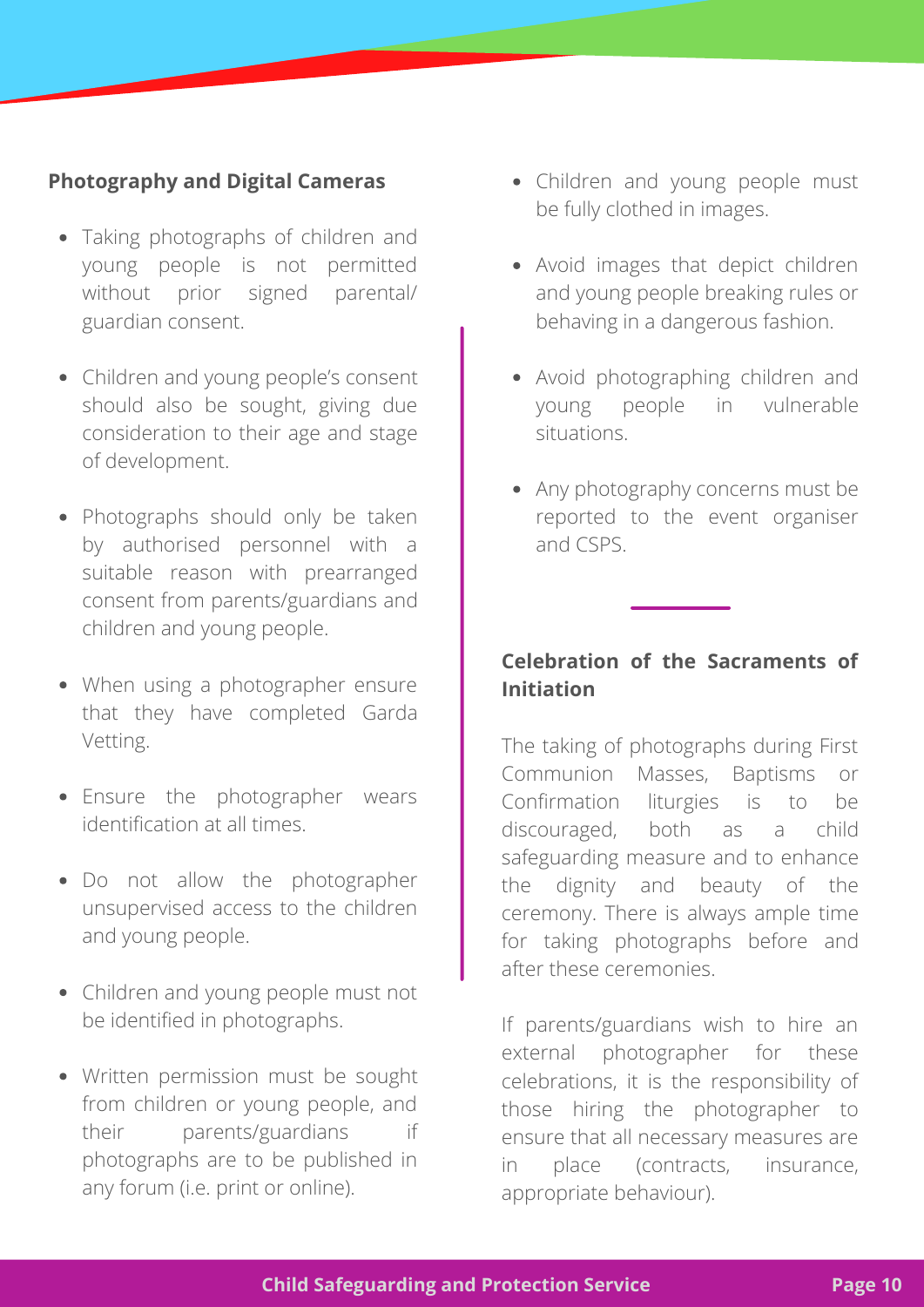## **Internet Usage and Websites**

**Page 11 Child Safeguarding and Protection Service**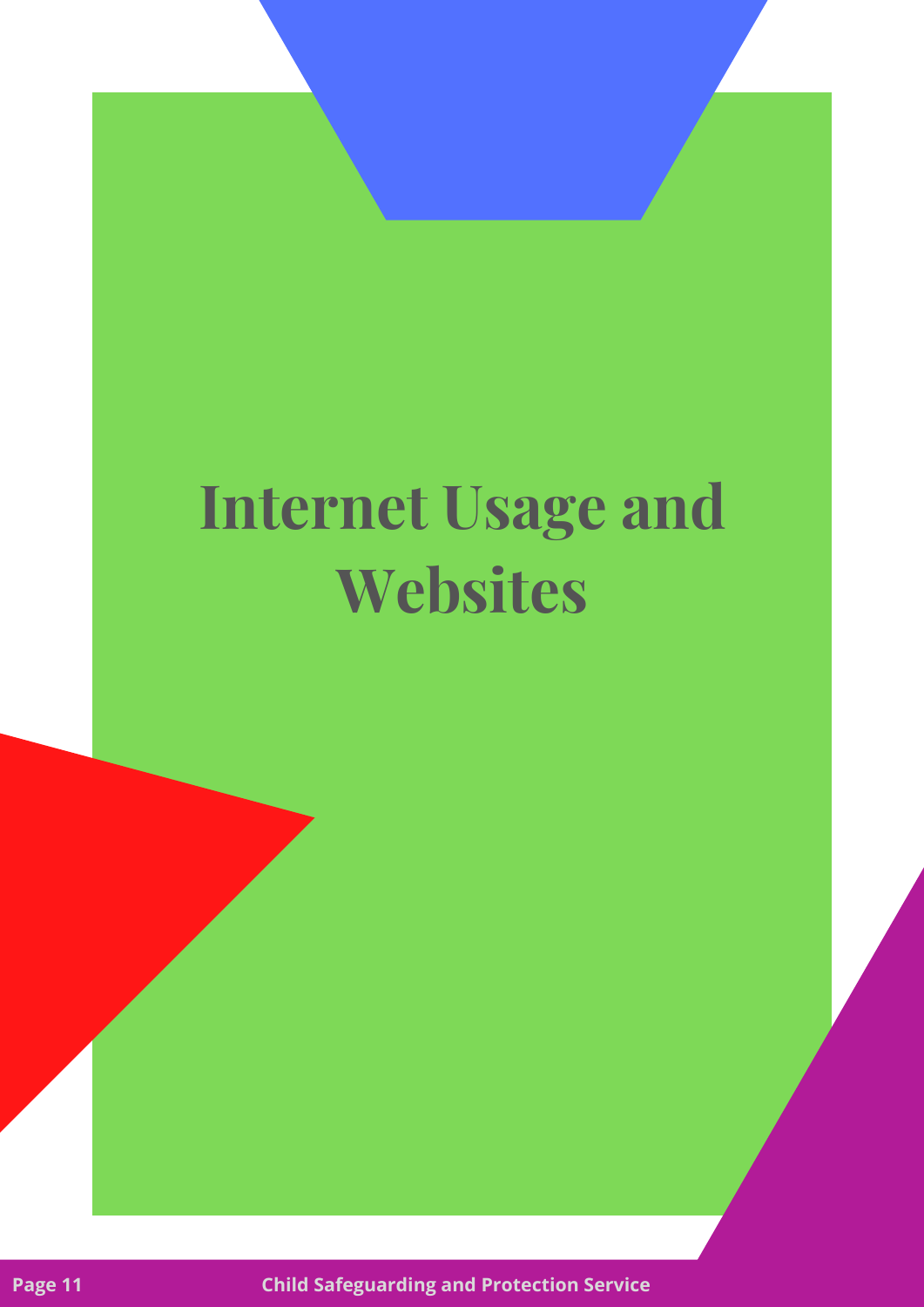#### **Internet Usage and Websites**

- Avoid participating in using the internet with children and young people with whom you are working if it is not a direct requirement for the nominated activity.
- If internet usage is available as part of an activity, seek prior expert consultation to ensure that safety requirements are met.
- Have a plan for responding to circumstances where unsuitable material is accessed.
- Seek expert advice when considering setting up a website.
- Using a computer to access images of child abuse is a crime and will be reported to An Garda Síochána.
- Any use of information technology to access sites that are pornographic or illegal when working with children and young people is strictly prohibited.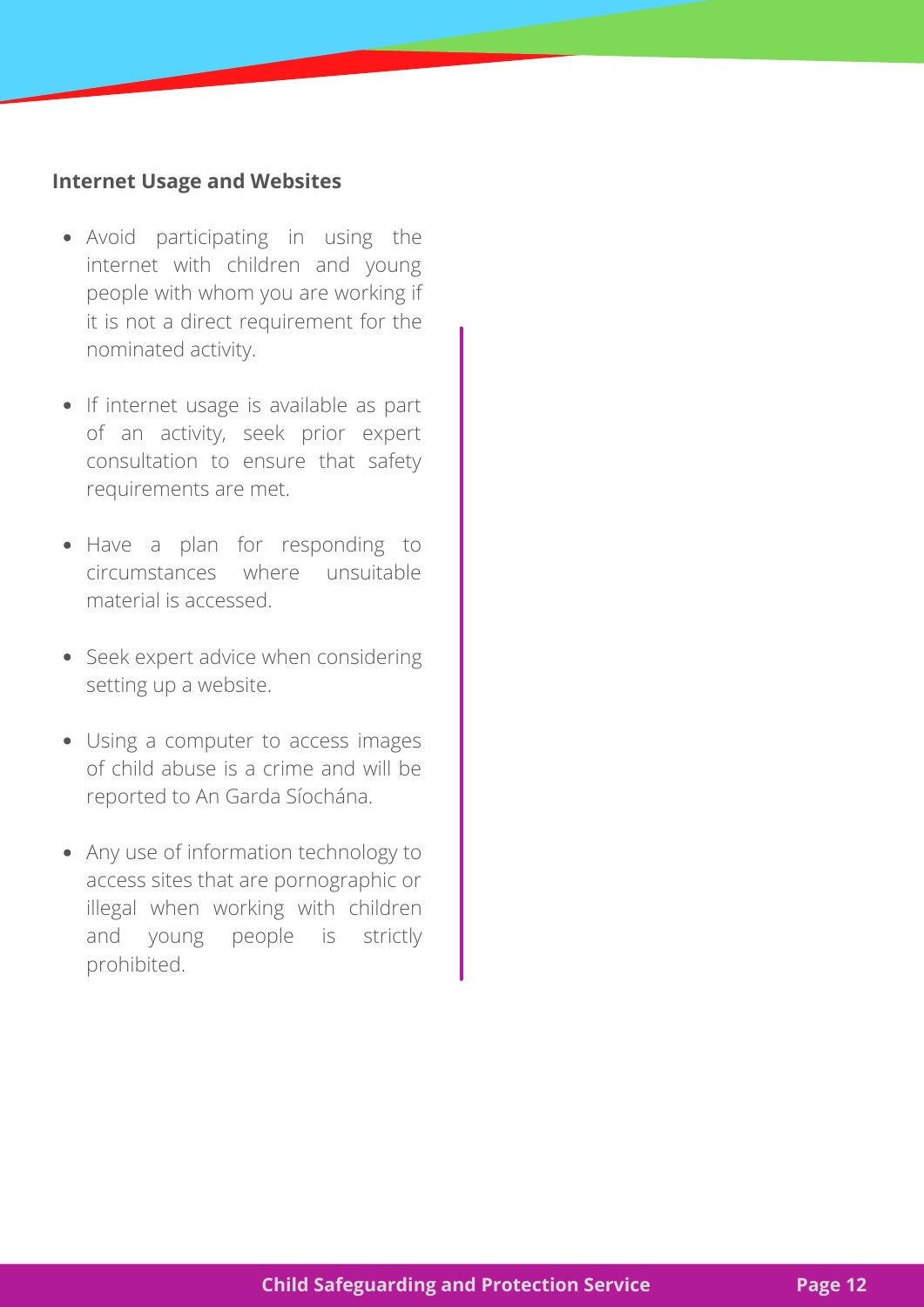### **Social Media**

**Page 13 Child Safeguarding and Protection Service**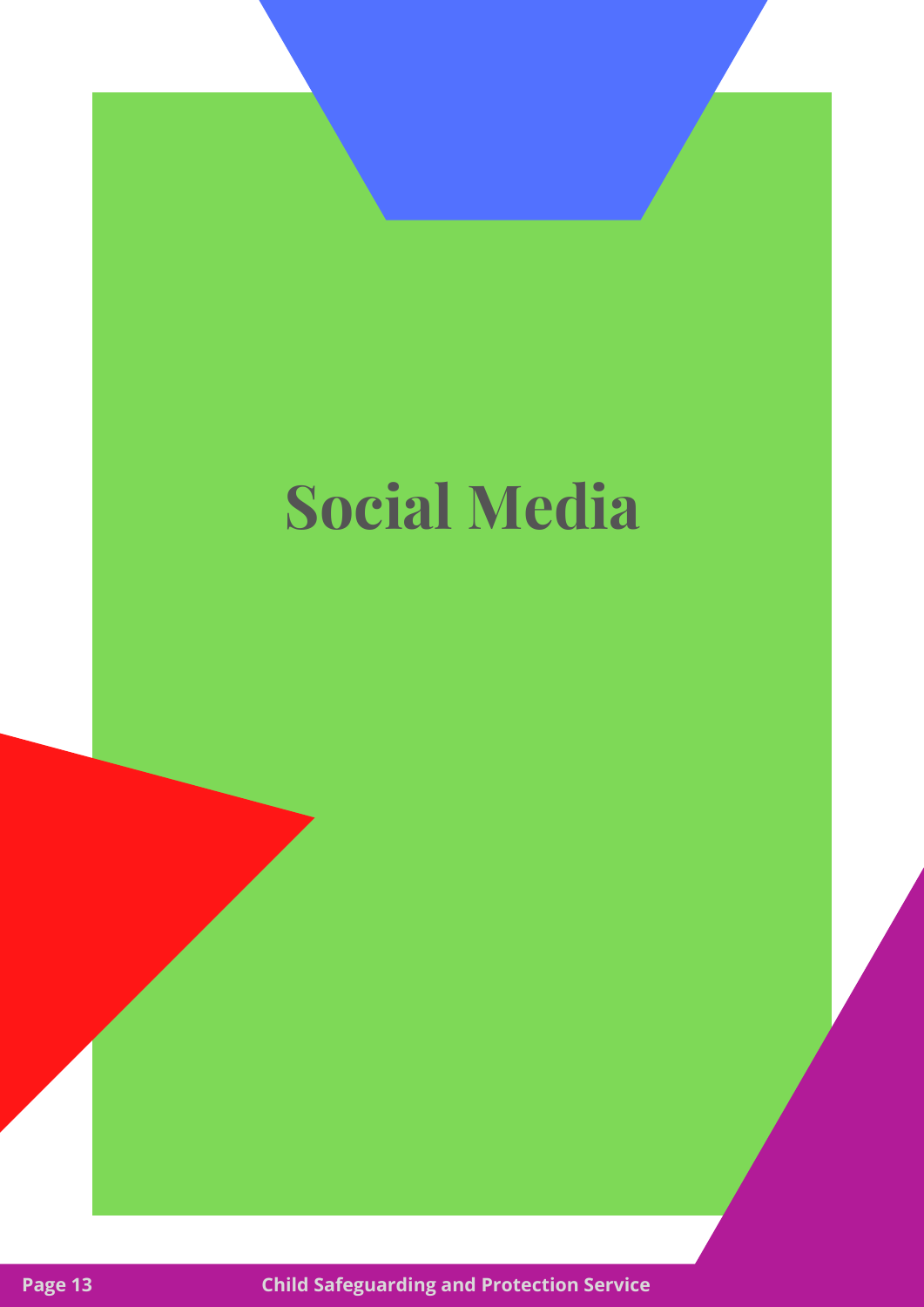#### **Social Media**

- Communication via social media platforms with young people under 16 years of age is not permissible.
- The use of social media by parish groups should be for the purpose of broadcasting information about the specific parish activity involved. It should not be used as a form of social interaction between the leaders and the young people.
- Any contact with young people (16 years upwards) via social media, must be done using a parish account. Leaders should never use their own personal accounts.
- All parish social media accounts must have at least two administrators.
- Administrators of parish social media accounts should monitor these regularly for any traffic or comments which could be deemed offensive or inappropriate.
- Written parental/guardian and child consent is required before engaging with young people (16 to 18) on social media.
- Never befriend young people with whom you are communicating on social media sites. This includes Facebook, Whatsapp, Twitter, Snapchat, Instagram, YouTube, TikTok. (This list is not exhaustive).
- If you use social media, remember to respect the privacy of others.
- Consider the implications of any posts.
- Report any inappropriate material that you come across to the CSPS and/or to the Civil Authorities.
- Where possible, turn off private messaging on whatever platform you are using.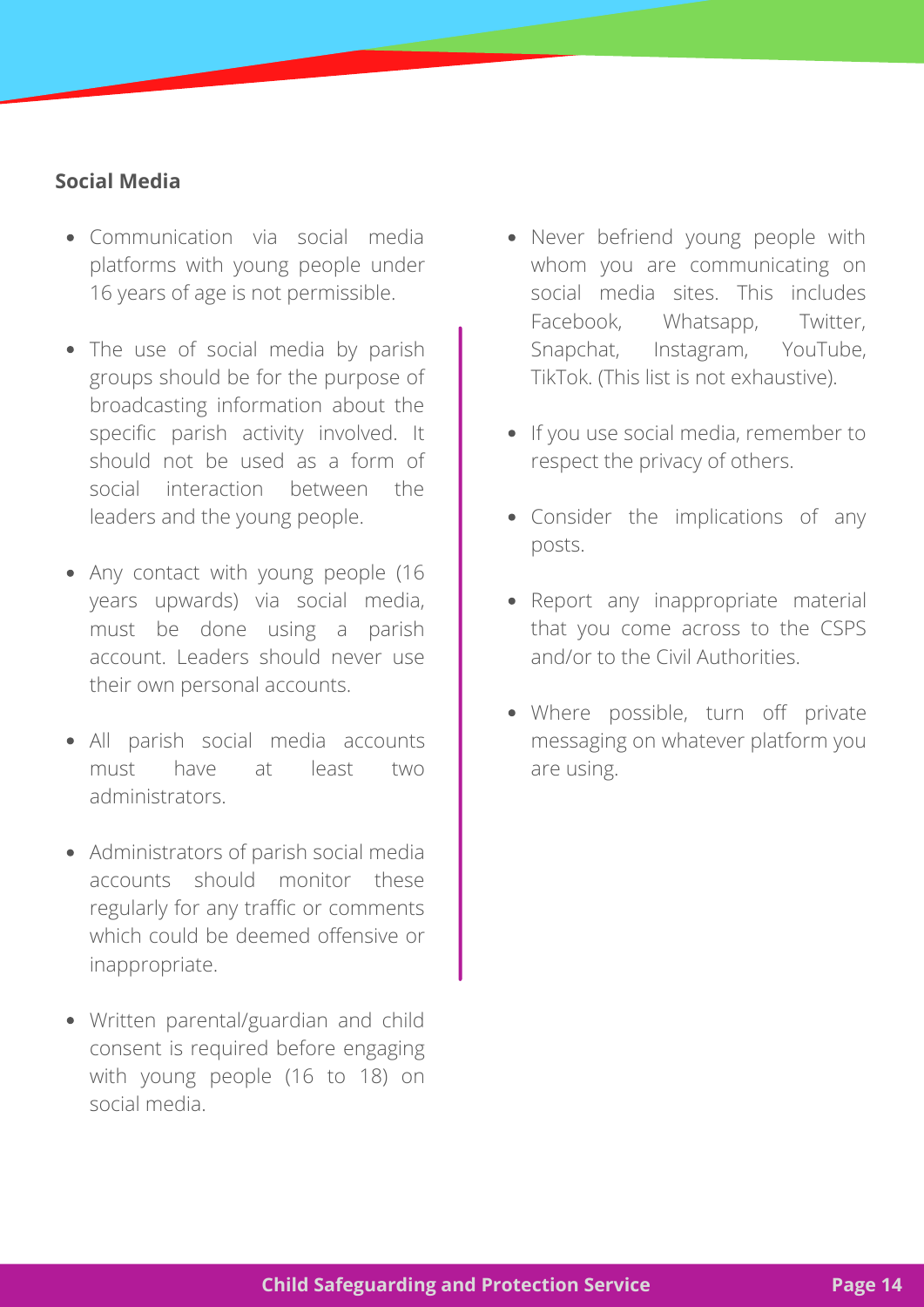### **Live Video Platforms**

**Page 15 Child Safeguarding and Protection Service**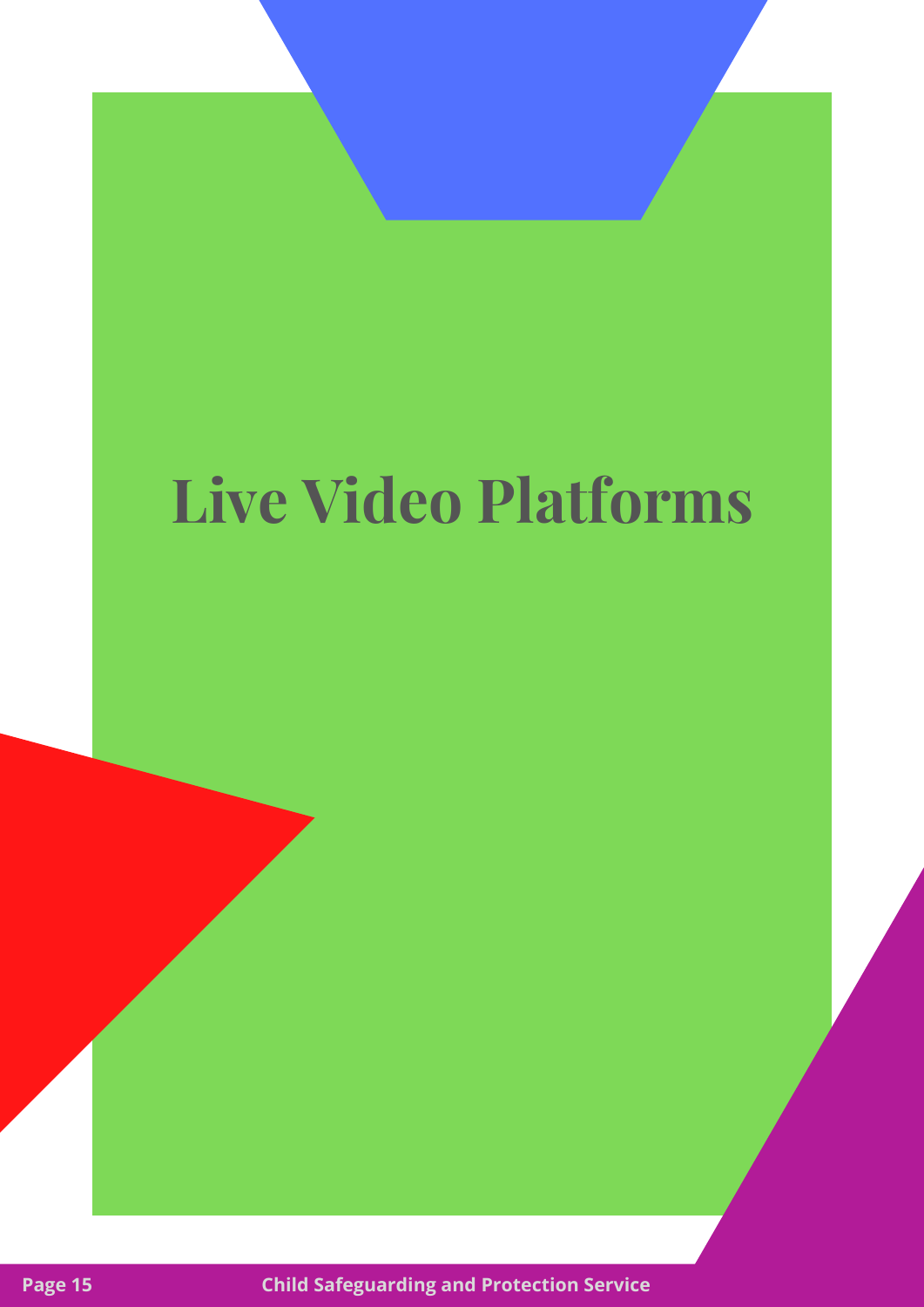#### **Live Video Platforms (Zoom, Microsoft Teams, Cisco etc.)**

For the purpose of clarity, a teenager is a person aged thirteen years of age and older. Live video platforms should not be used to engage with children under the age of thirteen unless a parent/guardian is visibly present throughout the meeting.

- Parishes/diocesan agencies should not use the free version of Zoom as it does not include the security measures that the subscription versions do.
- Subscriptions to live video platforms, in general, should be taken out by the parish, and not by individuals.
- This should be managed by someone who understands the platform and who is appointed by the priest in charge.
- Church personnel should **NOT** use a private Zoom account to contact teenagers.

If for any reason a meeting is infiltrated from the outside, that is, if somebody not invited to the meeting appears, the meeting should be terminated immediately. The breach should be reported to the platform provider.

In the event that the organisers feel that such a breach poses a threat of harm or abuse of the teenagers taking part, this should be reported to the Diocesan Child Safeguarding and Protection Service (CSPS) without delay. Parents/guardians should also be informed so that they can decide if they want their child to continue using the platform going forward.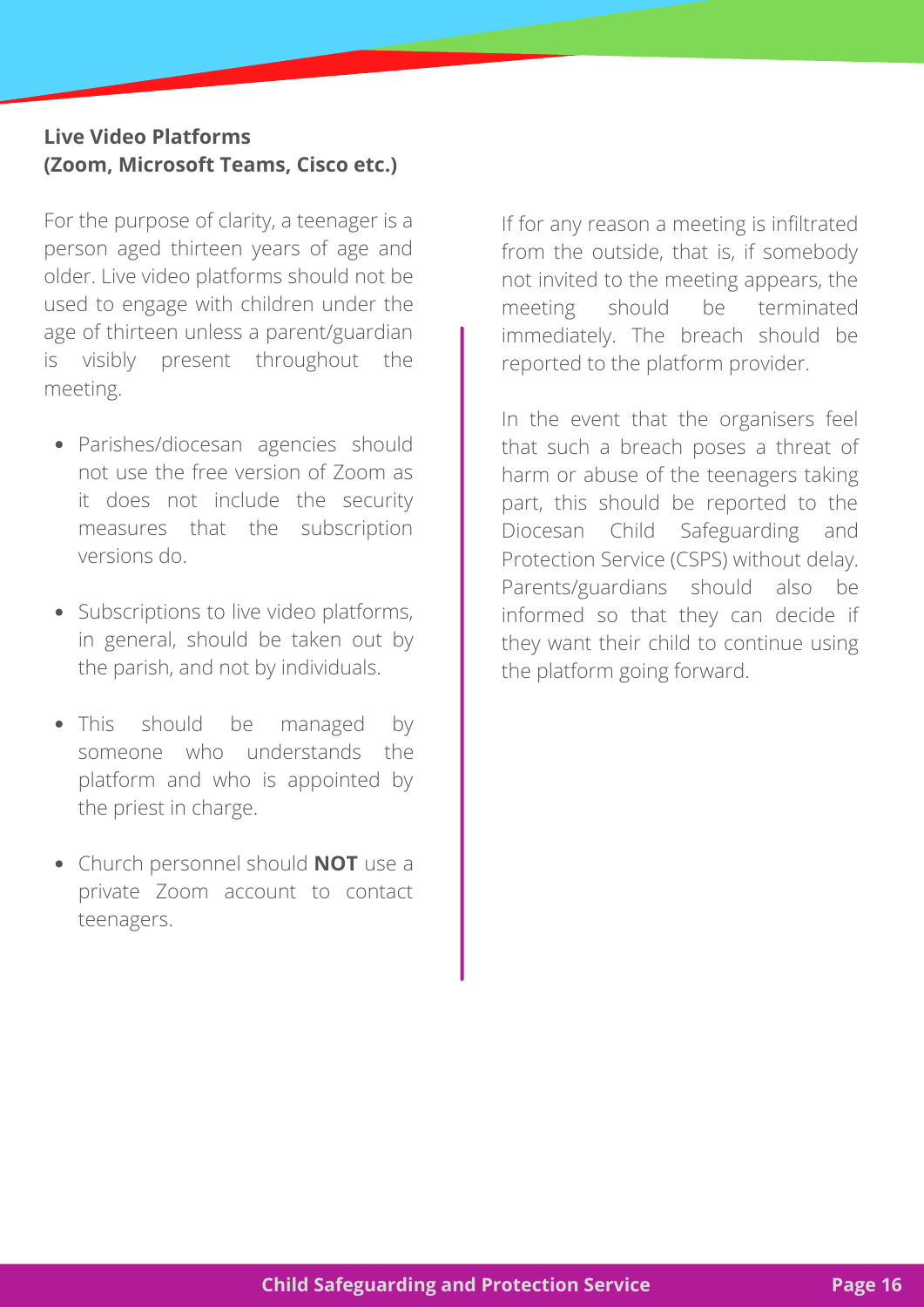## **Consent Forms and Disclosures**

**Page 17 Child Safeguarding and Protection Service**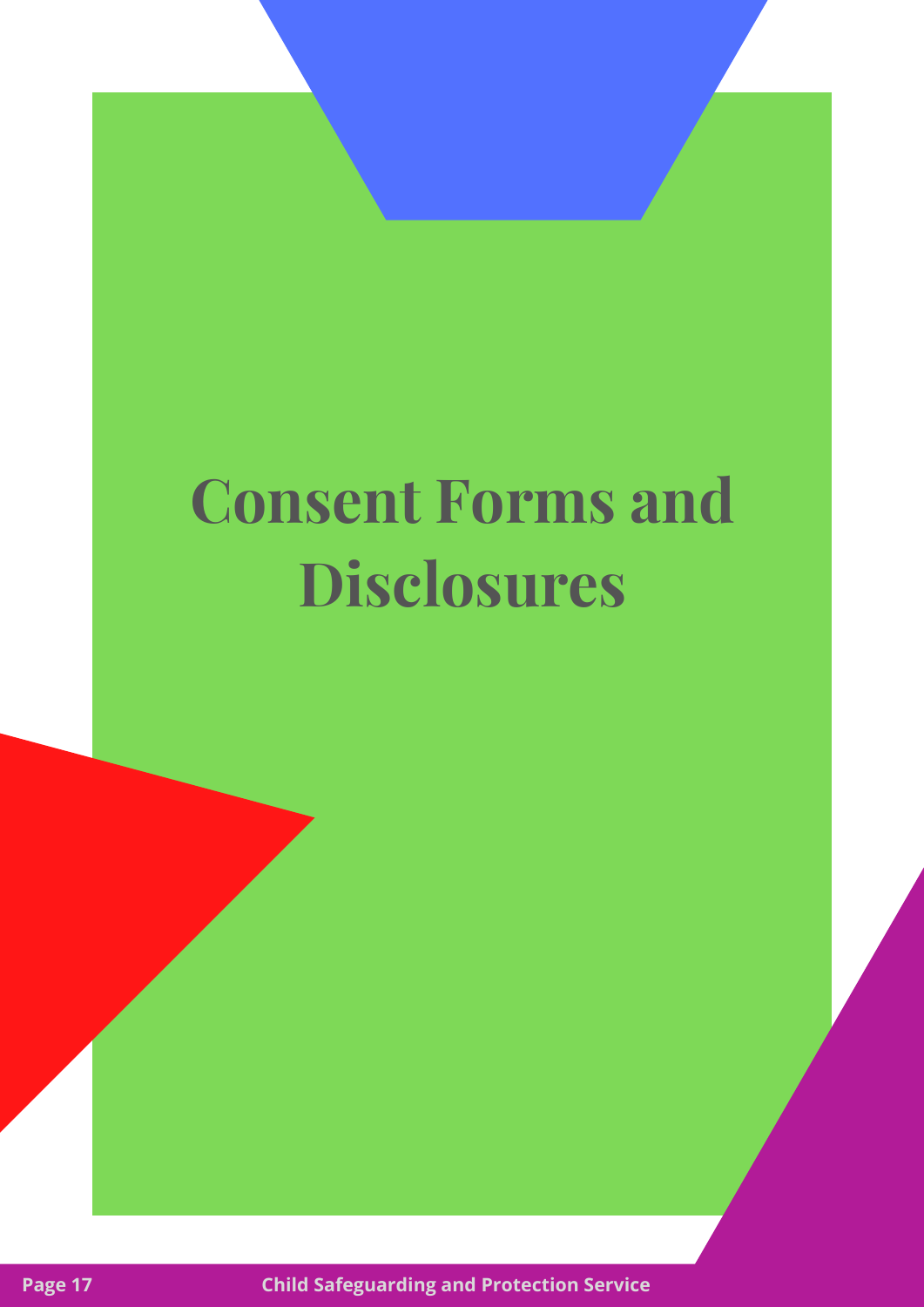#### **Consent Forms**

Parental/Guardian consent is required to participate in virtual youth programs using a Media Consent Form. During the Covid-19 Pandemic, this can be secured over a parent/guardian's email. You should also take measures to give them a call to ensure that it is the parent/guardian's permission that you have received The standard Parental/Guardian Consent Form used in parishes is not sufficient for this. The group leaders must use the specific Digital Media Consent Form.

(**See Appendix 1.**)

#### **Disclosures**

Being part of this group requires mutual trust. Authentic, expressive discussions make groups great, but may also be sensitive and private. It should be explained at the beginning of the meeting that the forum is not a suitable place for anyone taking part to disclose that they themselves or someone they know has been abused or is at risk of abuse. Should anyone have a concern, they should be encouraged to contact the relevant agencies. All leaders should be fully conversant with the reporting procedures as set out in the *Child Safeguarding in the Archdiocese of Dublin: Statement, Reporting Procedures and Good Practice Guidelines 2018.*

This document is available on the CSPS website at [www.csps.dublindiocese.ie](http://www.csps.dublindiocese.ie/)

When emailing the live video platform link to young people and their parents/guardians, a copy of the *Code of* **Conduct** should be included in this email.

Breaches to the code of conduct will result in the teen being removed from the meeting. Incidents should be recorded with as much detail as possible immediately after the meeting has ended.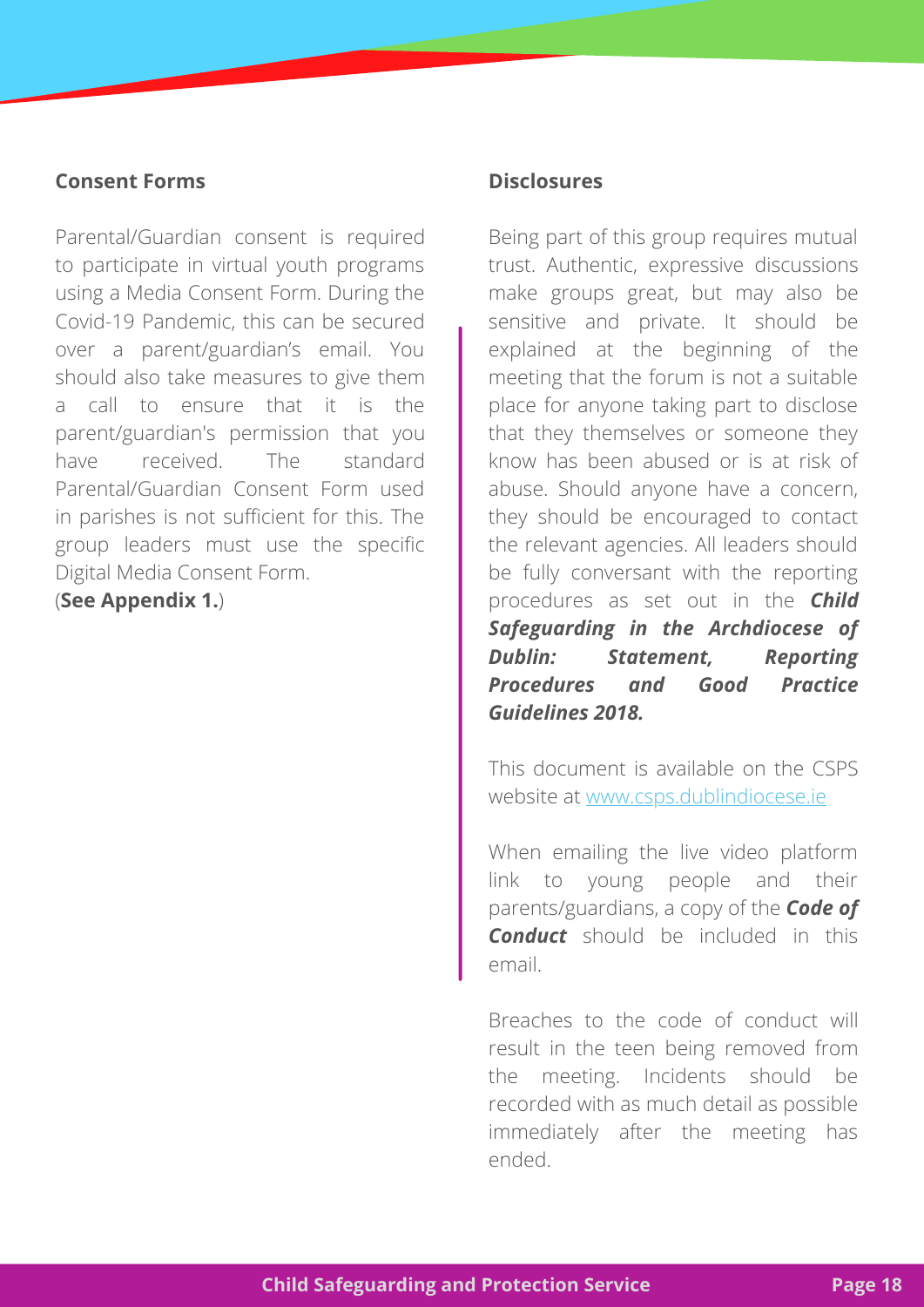### **Adult/Child Ratio**

**Page 19 Child Safeguarding and Protection Service**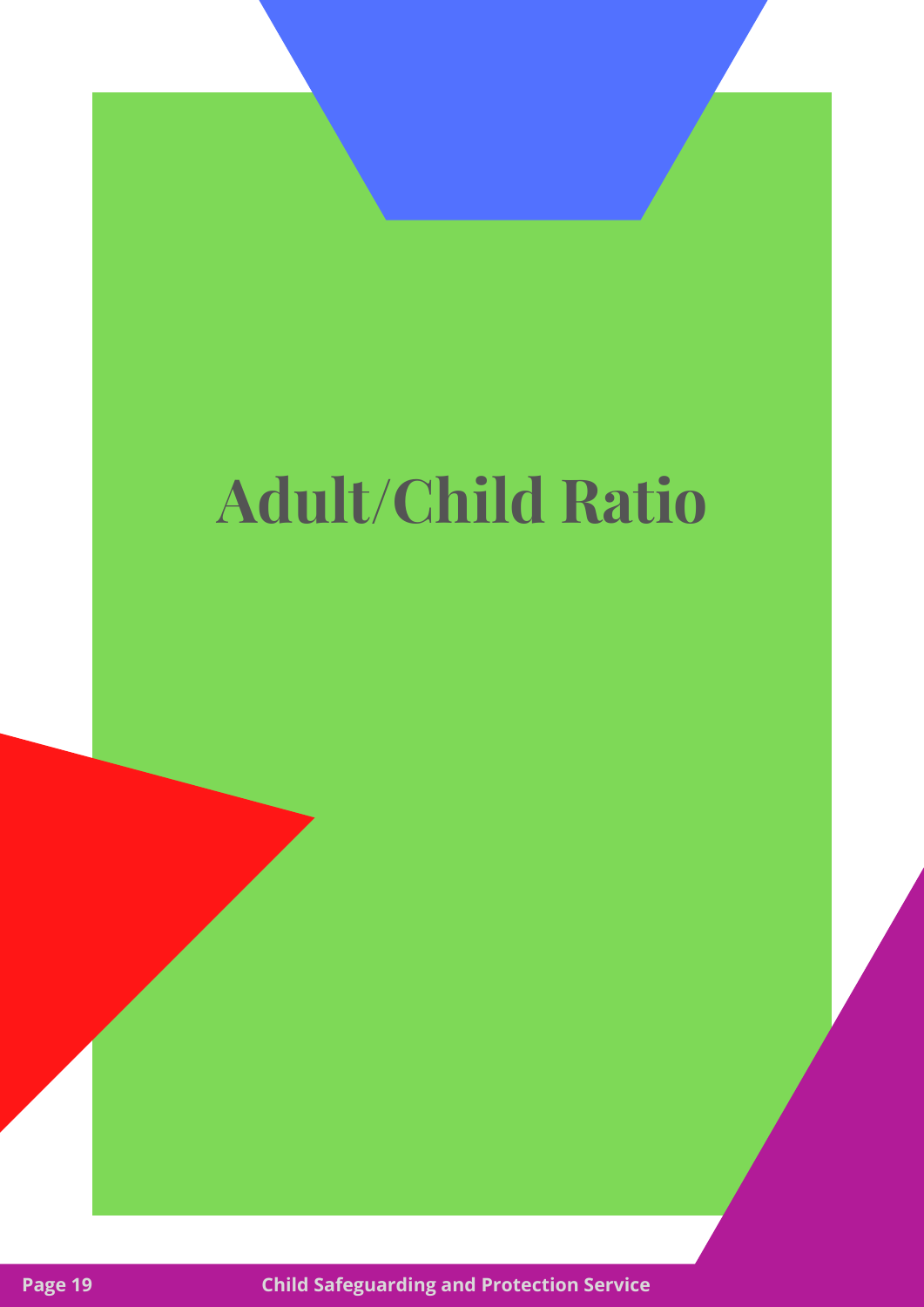#### **Adult/Child ratios**

When using live video platforms to engage with teens, there should always be a minimum of two adults, vetted and trained by the diocese/parish in charge.

If you are planning on using the breakout room facility, there needs to be at least 2 leaders in each meeting room. E.g. If you have a group of 24 and you break out into 3 meeting rooms, you should have 6 leaders, leaving two people, the tech host managing the tech in the background and MC, in the main room.

Further information relating to Zoom can be accessed on the CSPS website [www.csps.dublindiocese.ie](http://adult/child%20ratios%20When%20using%20live%20video%20platforms%20to%20engage%20with%20children,%20there%20should%20always%20be%20a%20minimum%20of%20two%20adults,%20vetted%20and%20trained%20by%20the%20diocese/parish%20in%20charge.%20If%20you%20are%20planning%20on%20using%20the%20breakout%20room%20facility,%20there%20needs%20to%20be%20at%20least%202%20leaders%20in%20each%20meeting%20room.%20E.g.%20If%20you%20have%20a%20group%20of%2024%20and%20you%20break%20out%20into%203%20meeting%20rooms,%20you%20should%20have%206%20leaders%20leaving%20two%20people,%20the%20tech%20host%20managing%20the%20tech%20in%20the%20background%20and%20MC.%20Further%20information%20relating%20to%20Zoom%20can%20be%20accessed%20on%20the%20CSPS%20website%20www.csps.dublindiocese.ie) under policy documents.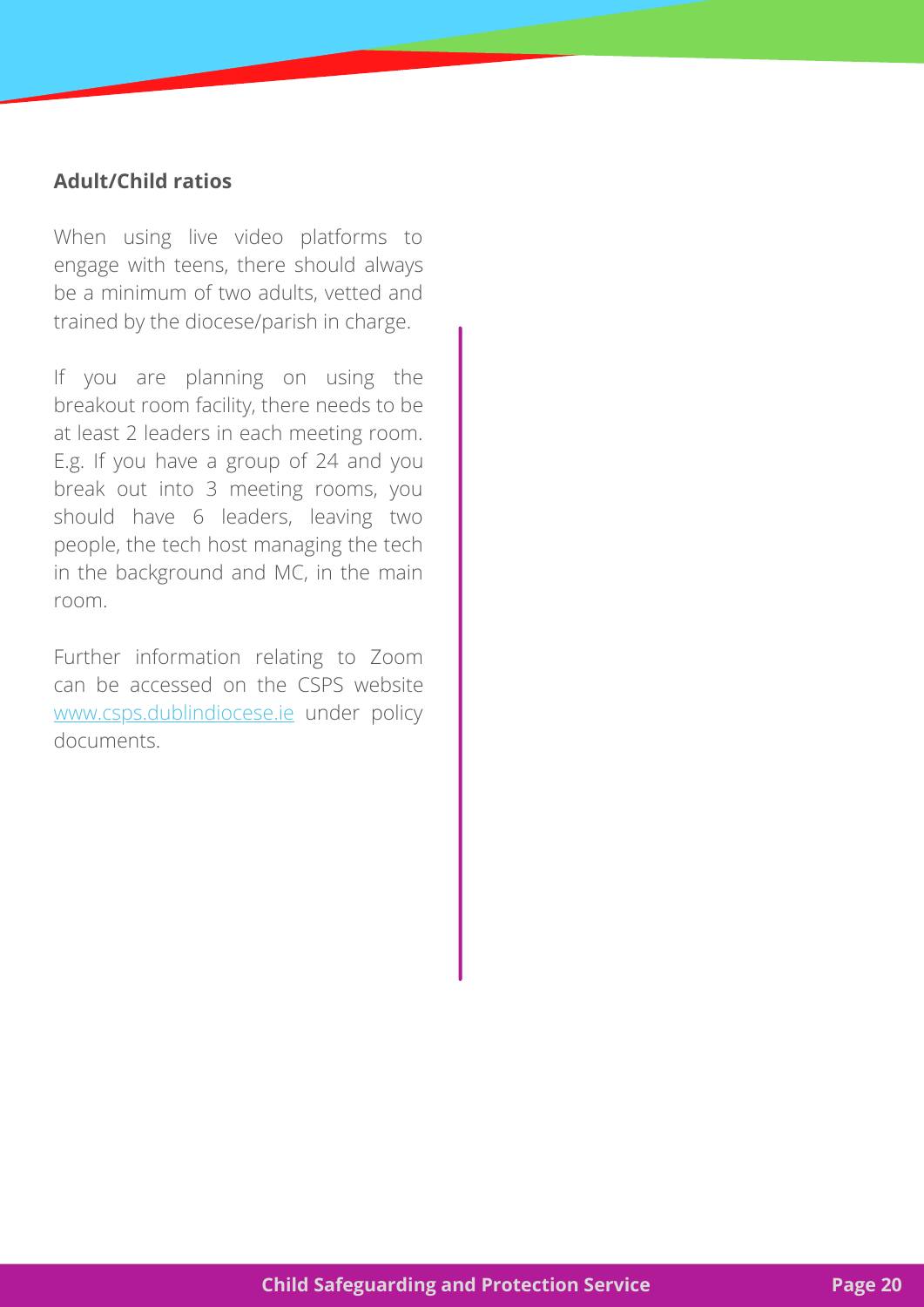### **Webcam and CCTV**

**Page 21 Child Safeguarding and Protection Service**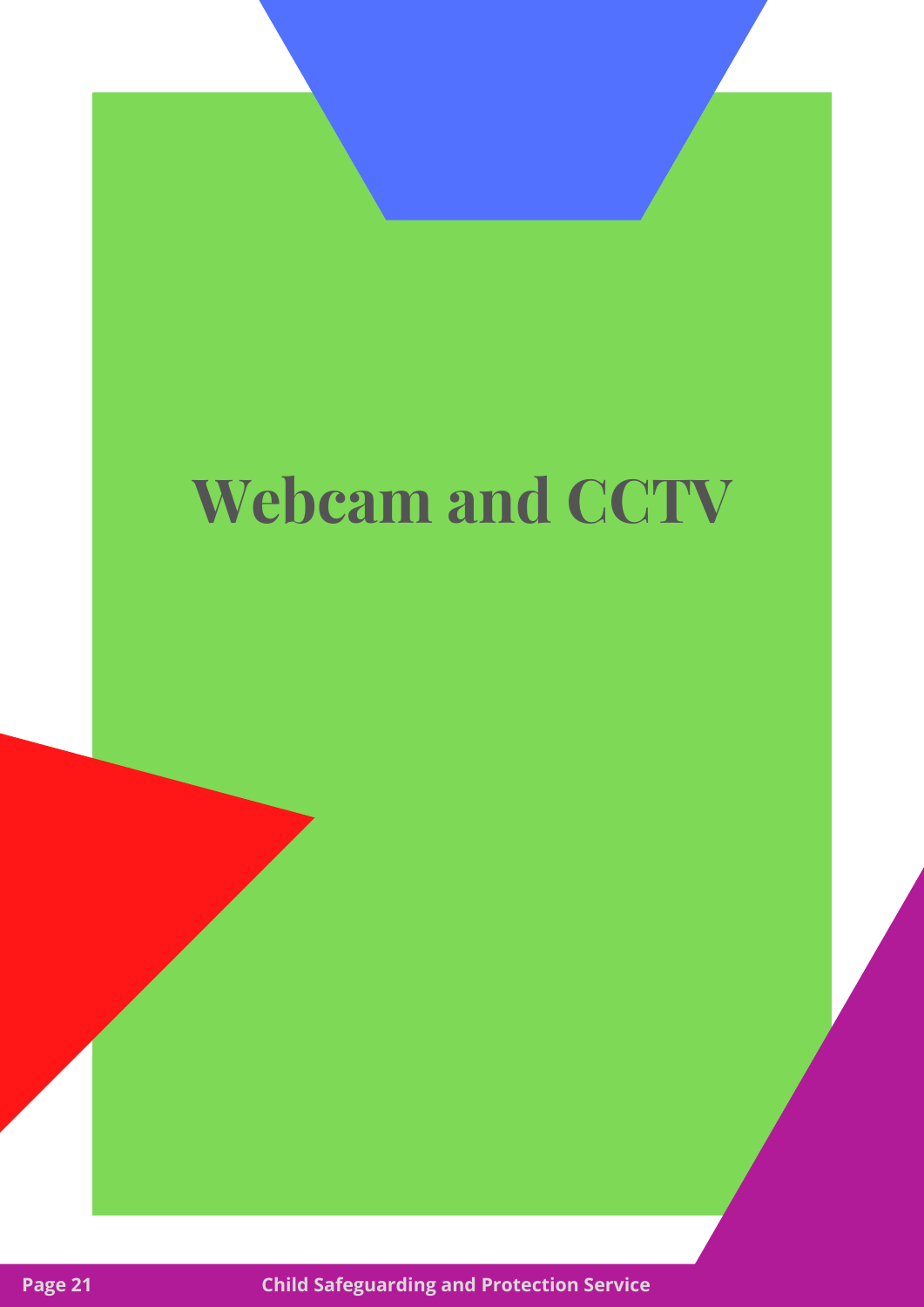#### **Webcams and CCTV**

These guidelines for web broadcasting were developed by the Diocesan Communications Office in conjunction with the Diocesan Data Protection Coordinator.

#### **Guidelines for Parishes Broadcasting on the Internet**

Parishes should strive to get the best possible quote for installation and streaming costs from your webcam service provider. This should be reviewed by your parish on a regular basis. Competition between suppliers has seen a significant decrease in costs recently. Consider and consult on whether a web streaming service is of any particular benefit to your parishioners or could they access Mass online from another Dublin or Irish church that already provides this service free.

#### **Web Broadcasting Guidelines**

Cameras should be installed with due care and respect to church buildings. They should not be permanent fixtures; they should be easily removable without any impact on the building.

Cameras should only be switched on for the duration of Mass or other Liturgies and switched off at the end. There should be no live streaming of Churches when there is no Mass or Liturgy taking place.

There are a number of Data Protection issues that must be met in relation to broadcasting on the internet.

Recording people via a web camera and the subsequent displaying of such images over the internet is regarded as the processing of personal data and one of the key provisions regarding the processing of such data is that it must be done with the consent or knowledge of the individuals concerned.

Camera shots (images) of the congregation should be wide shots – minimising the possibility of easily identifying individuals with close-up images.

Signs should be placed at a range of entrances to the church and in other prominent locations informing people that web cameras are in operation.

Parish workers and members of the clergy should sign forms consenting to their image being used for web broadcasting in the course of their regular duties. Copies of consent forms should be kept on parish records.

With regard to altar servers and others taking part in Liturgies (e.g. choirs, musicians, Ministers of the Word, and Eucharistic Ministers) it is advised that consent be also obtained. In the case of children, consent by parents/guardians is required. More detailed information on the use of CCTV and parish webcams can be accessed by logging in to the Parish Secure Area, on the Diocesan website.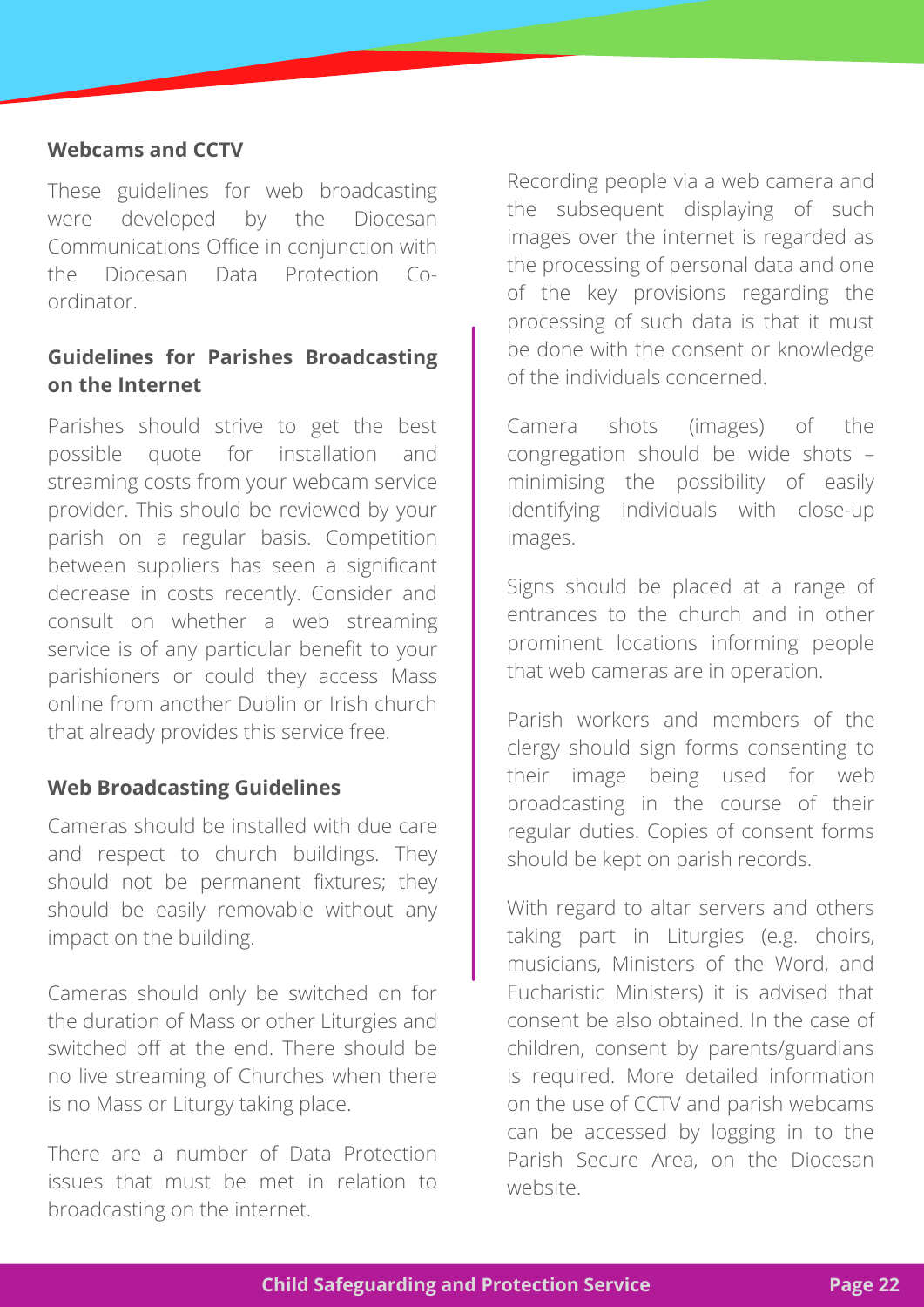### **Contact Details**

**Page 23 Child Safeguarding and Protection Service**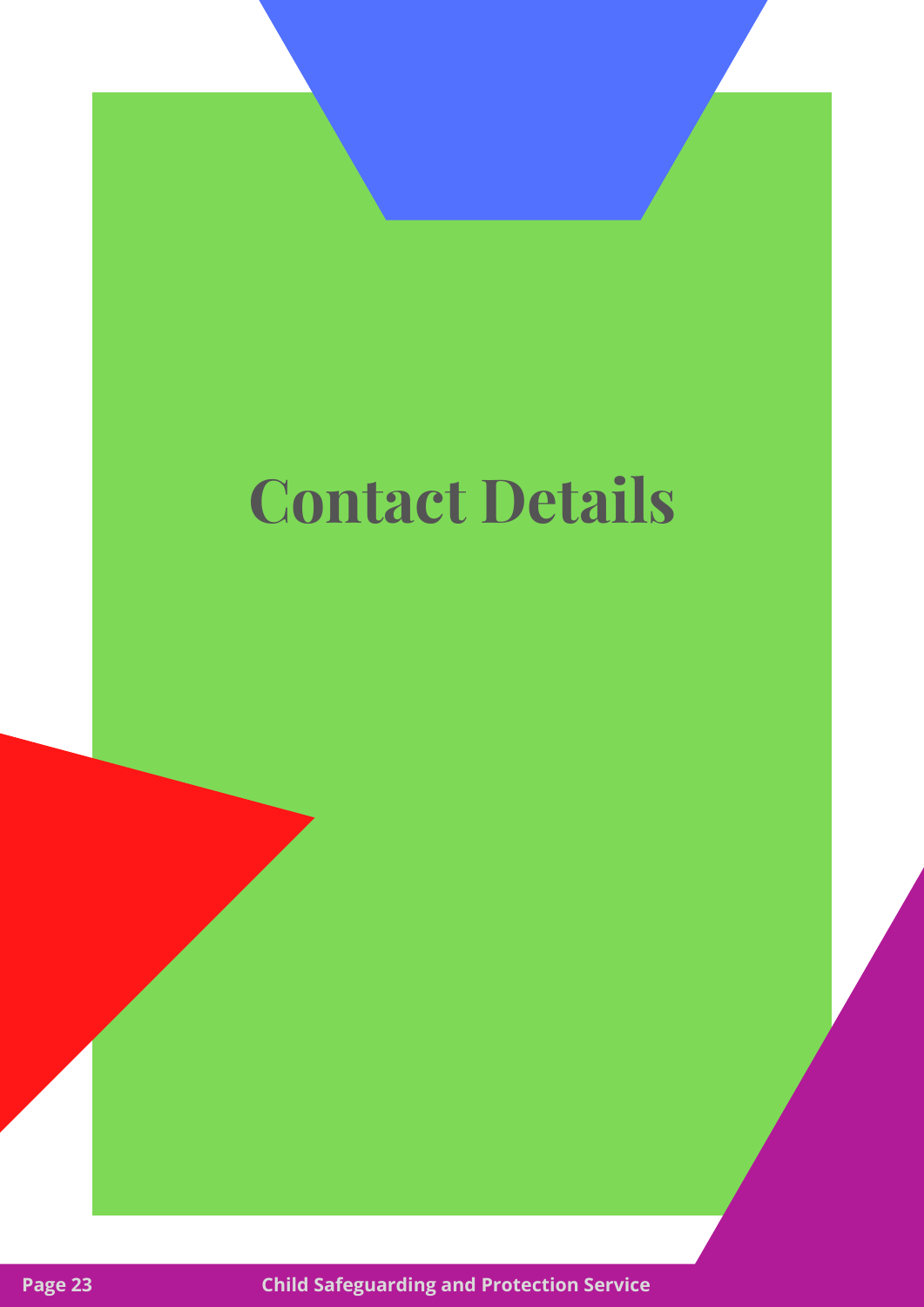### **Contact Details**

#### **Diocesan Child Safeguarding & Protection Service (CSPS)**

#### **Designated Liaison Person:**

Mr. Andrew Fagan, Director, Child Safeguarding & Protection Service, Holy Cross Diocesan Centre, Clonliffe Road, Dublin DO3 P2E7.

Tel: 01 836 0314 Email: andrew.fagan@dublindiocese.ie (Mon–Fri: 09:00 – 17:00)

#### **Deputy Designated Liaison Person:**

Ms. Deirdre Donnelly, Safeguarding & Support Officer, Child Safeguarding & Protection Service, Holy Cross Diocesan Centre, Clonliffe Road, Dublin DO3 P2E7.

Tel: 01 836 0314 Email: deirdre.donnelly@dublindiocese.ie (Mon–Fri: 09:00 – 17:00)

For further information on the above policy, please contact: Garry Kehoe (Training & Compliance Manager) Mob: 086 084 1734 Email: [garry.kehoe@dublindiocese.ie](mailto:garry.kehoe@dublindiocese.ie)

#### **Tusla, Child and Family Agency:**

Contact details of your local office are given on the parish safeguarding notice and on www.tusla.ie

#### **An Garda Siochana:**

Contact details for your local Garda station are given on the parish safeguarding notice and on www.garda.ie.

If there is an immediate concern for the protection of a child, the Gardaí should be contacted without delay on **999 or 112.**

**Child Safeguarding and Protection Service <b>Page 24**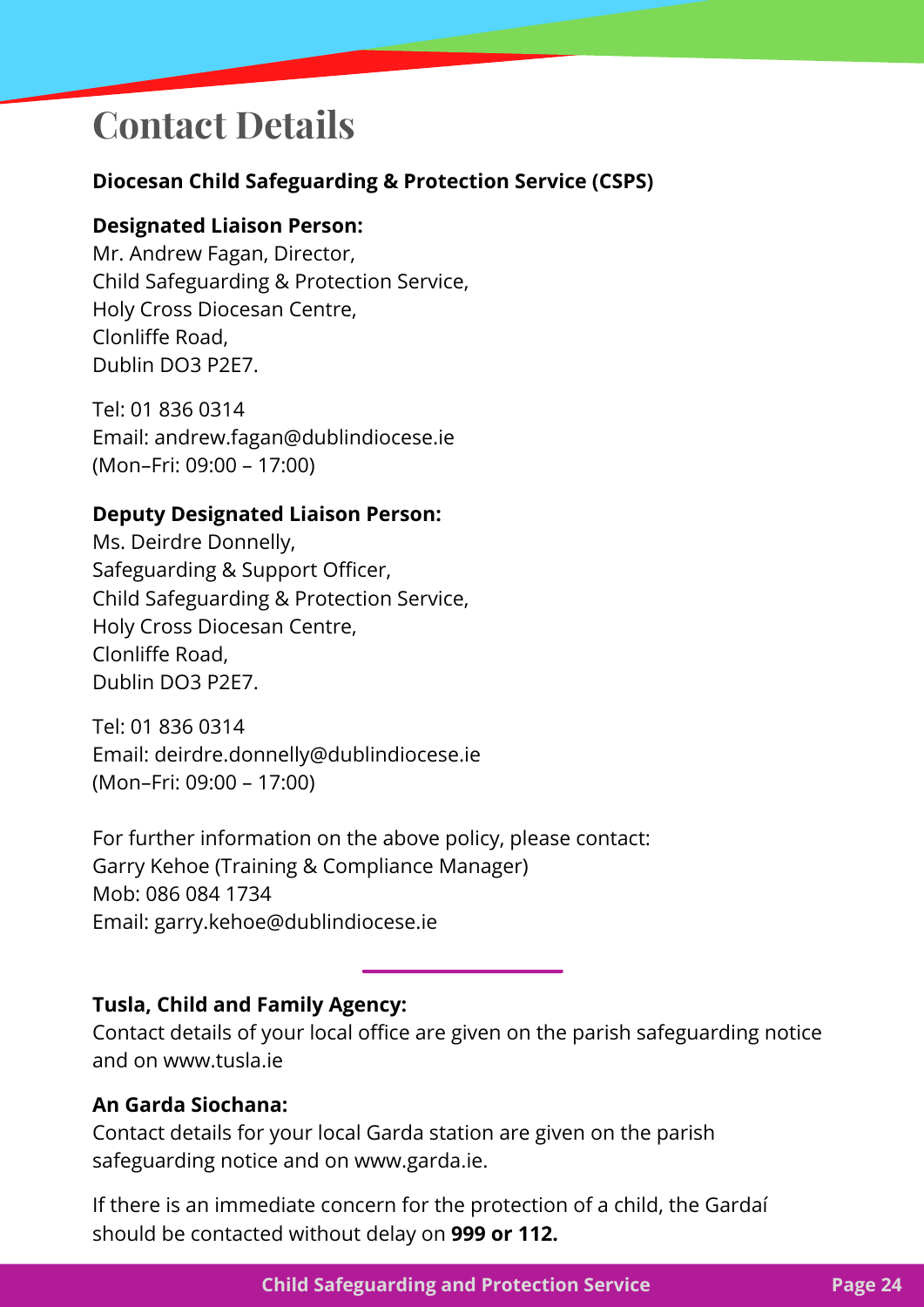### **Working Group Members**

Garry Kehoe (Training and Compliance Manager - CSPS) Deirdre Donnelly (DDLP & Safeguarding and Support Officer - CSPS) Fr Bill O'Shaughnessy (Curate - Parishes of Springfield, Brookefield, Jobstown) Noelle Dowling (Diocesan Archivist and GDPR Officer) Kirsten Mahon (Pastoral Communications - Office of Mission and Ministry) Natalie Doherty (Faith Development Worker - Kilnamanagh-Castleview Parish) Siobhan Tighe (Parish Pastoral Worker - Balbriggan Parish)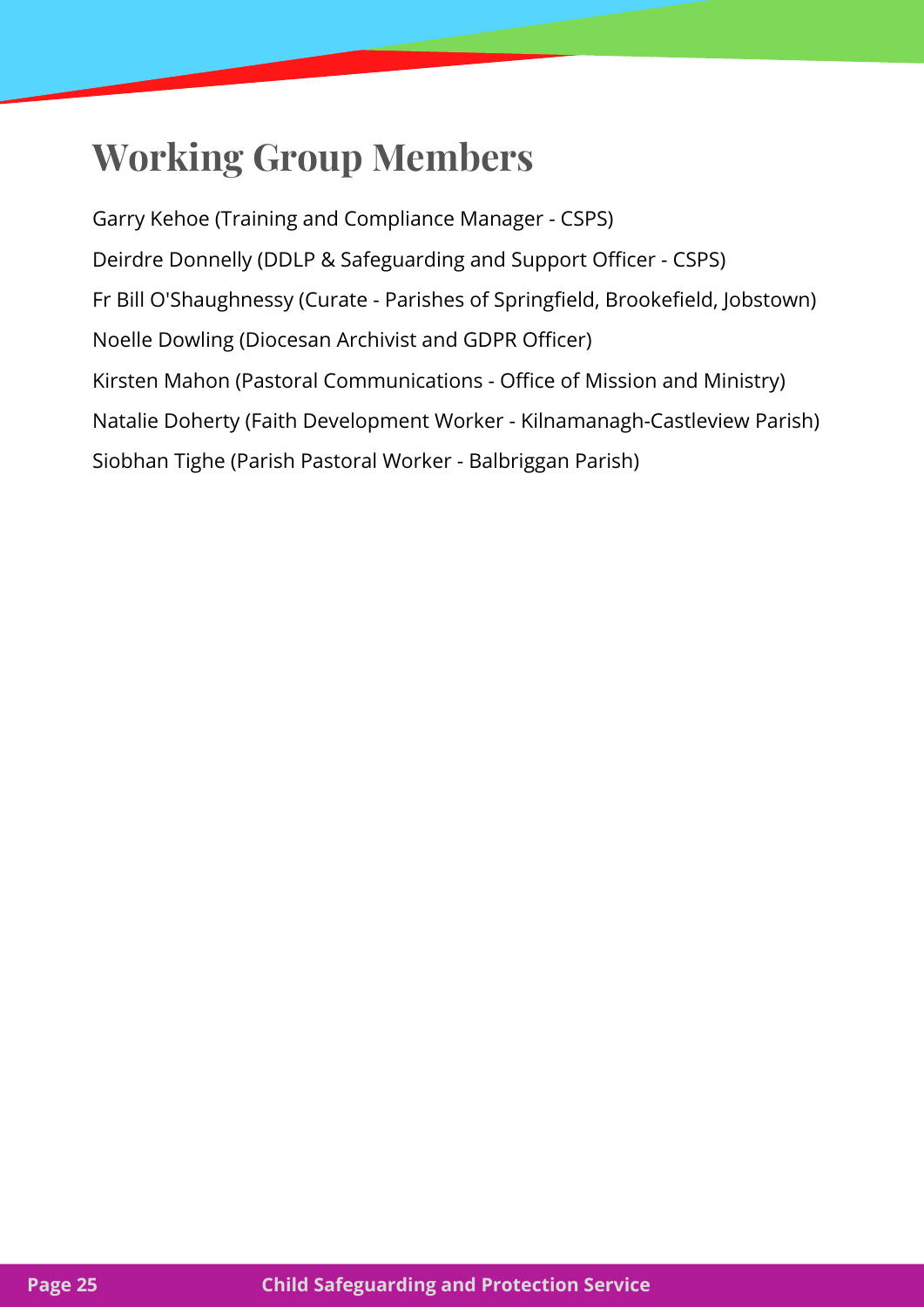## **Appendix 1 & 2**

**Child Safeguarding and Protection Service Page 26**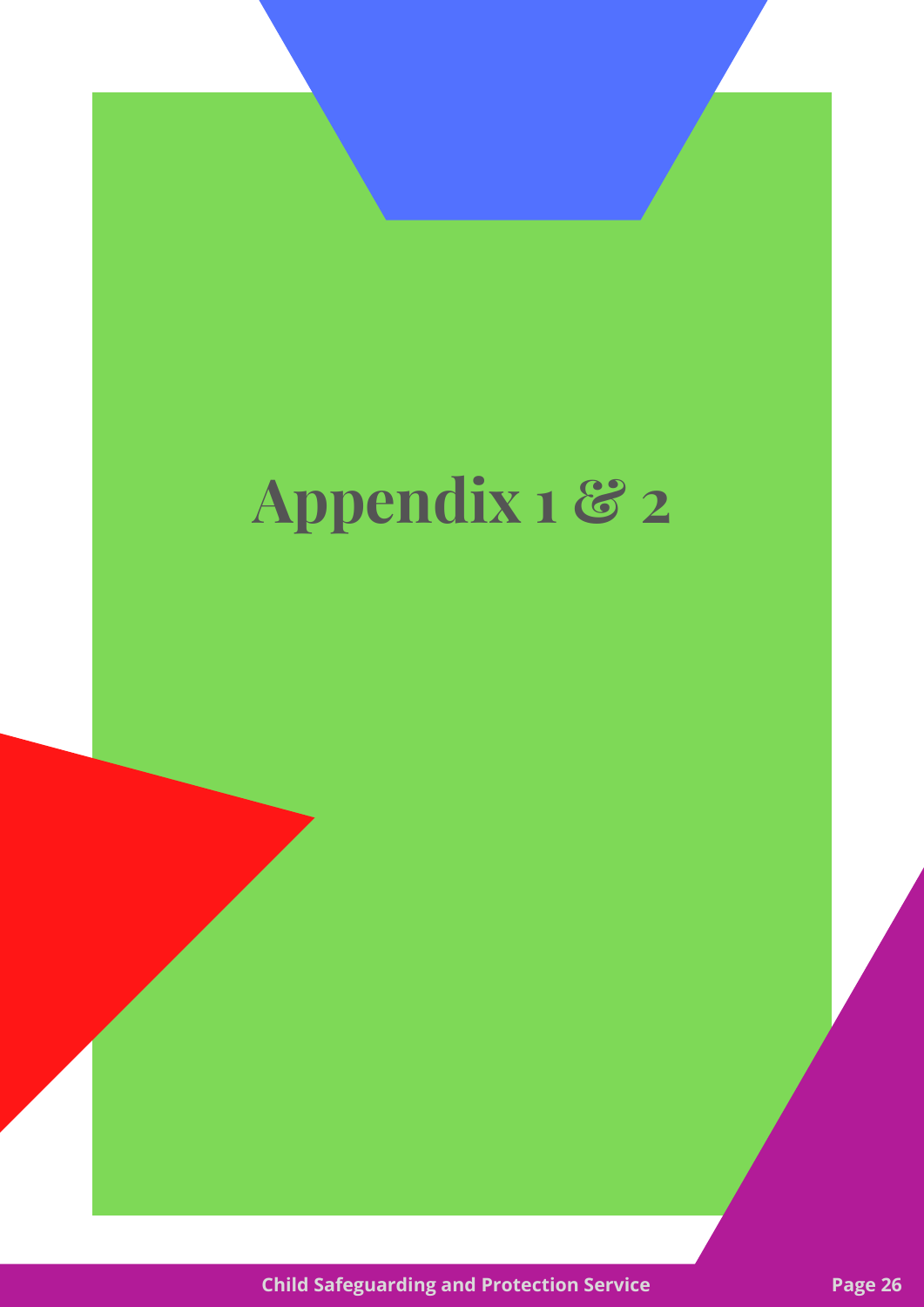

#### **Appendix 1.**

### **Digital Media Consent Form**

**ALL sections must be completed by the Parent/Guardian** 

The Archdiocese of Dublin, and its parishes may communicate and engage with children and young people who are involved in diocesan or parish activities using digital media, in line with its policy *"Working Safely with Children & Young People-Use of Information and Digital Technology"* (Jan, 2022) Parents should always be fully informed of any proposed contact via digital media, and must provide written parental consent.

|                                      | <b>SECTION A: The Organisation</b> |
|--------------------------------------|------------------------------------|
|                                      |                                    |
| <b>GROUP/ACTIVITY</b><br><b>NAME</b> |                                    |
| <b>ORGANISATION</b>                  | <b>ARCHDIOCESE OF DUBLIN</b>       |
|                                      |                                    |
| <b>PARISH</b>                        |                                    |
| <b>LEADERS</b>                       |                                    |
| <b>AUDIENCE</b>                      |                                    |

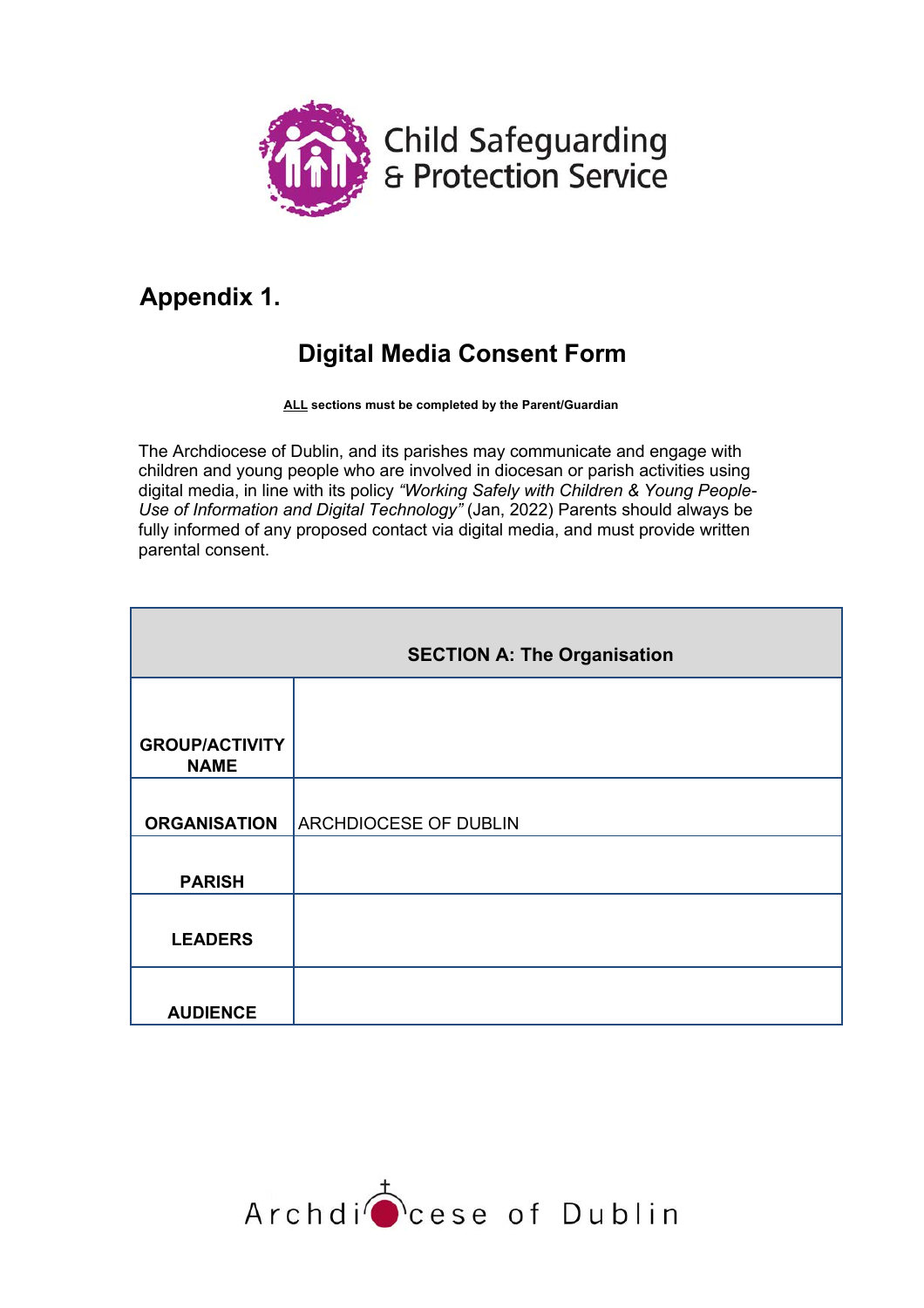

| <b>SECTION B: The Young Person</b> |  |  |
|------------------------------------|--|--|
| <b>NAME</b>                        |  |  |
| <b>ADDRESS</b>                     |  |  |
| <b>DATE OF BIRTH</b>               |  |  |
|                                    |  |  |

| <b>SECTION C: Consent to Participate</b>                                                                                                                                                                                   |  |             |  |
|----------------------------------------------------------------------------------------------------------------------------------------------------------------------------------------------------------------------------|--|-------------|--|
| I have read all the information provided concerning the programme of the above activity and I<br>hereby give permission for my son/daughter/ward to participate in the above activity. (Please<br>circle) YES<br><b>NO</b> |  |             |  |
| <b>SIGNED</b><br>(PARENT/GUARDIAN)                                                                                                                                                                                         |  | <b>DATE</b> |  |
| <b>Parent/Guardian Email</b><br><b>Address Parent/Guardian</b><br>contact number                                                                                                                                           |  |             |  |
| <b>Insert name of Group or Activity:</b>                                                                                                                                                                                   |  |             |  |

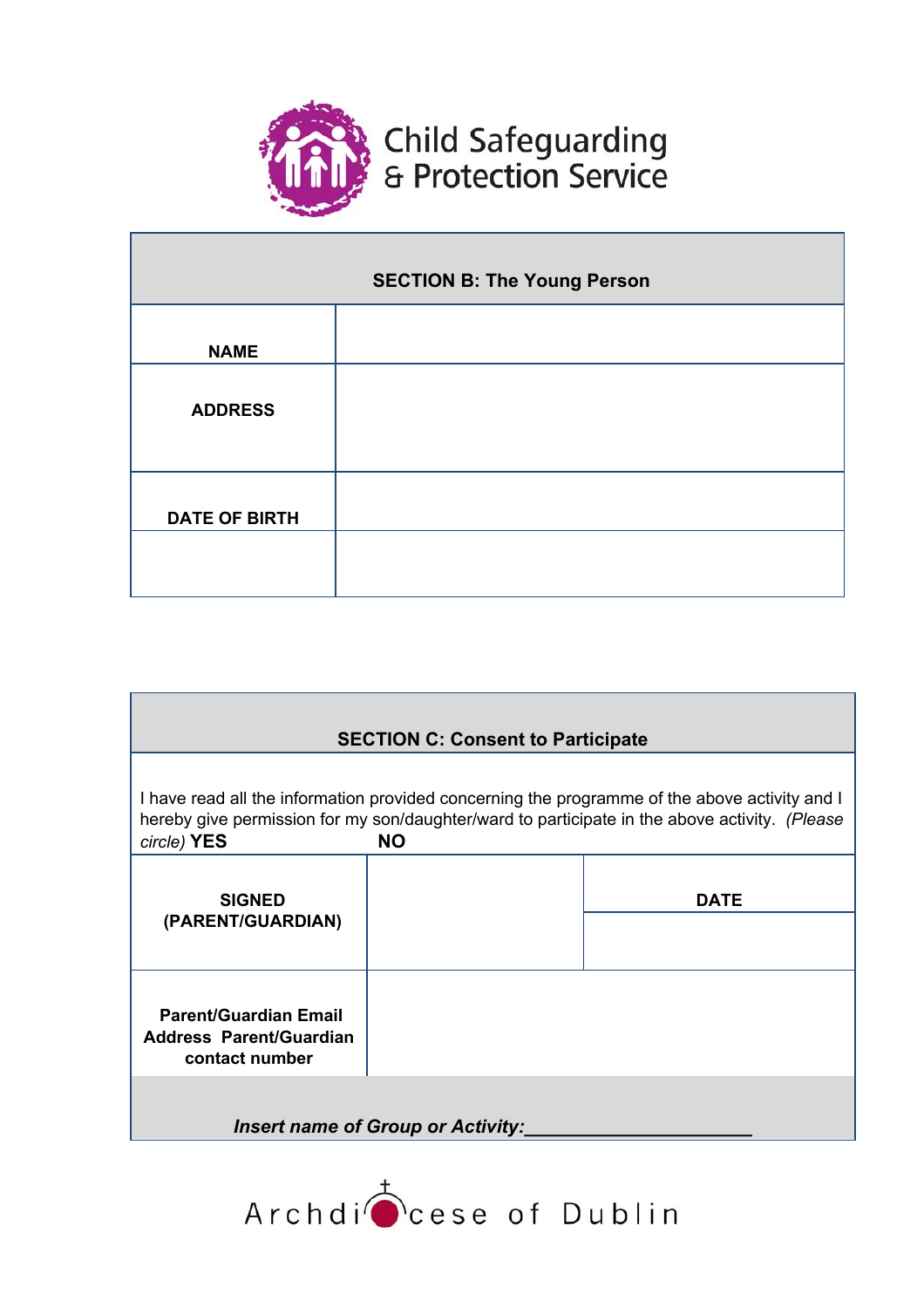

This activity will involve contact with young people via (*tick as appropriate)*:

- o Text messaging
- o WhatsApp
- o Email
- o Zoom
- o Other \_\_\_\_\_\_\_\_\_\_\_\_\_\_\_\_\_\_\_\_\_\_\_\_\_(insert name)

Parents/guardians will be copied in on any contacts with the young person.

No leader will contact a young person outside what has been agreed for the purposes of the group/activity.

All members of the Youth Team have been Garda Vetted and have completed Safeguarding Training.

Teens and parents must read and agree to the Code of Conduct set out below.

Anyone who breaks the rules or acts inappropriately will be removed from the group/activity

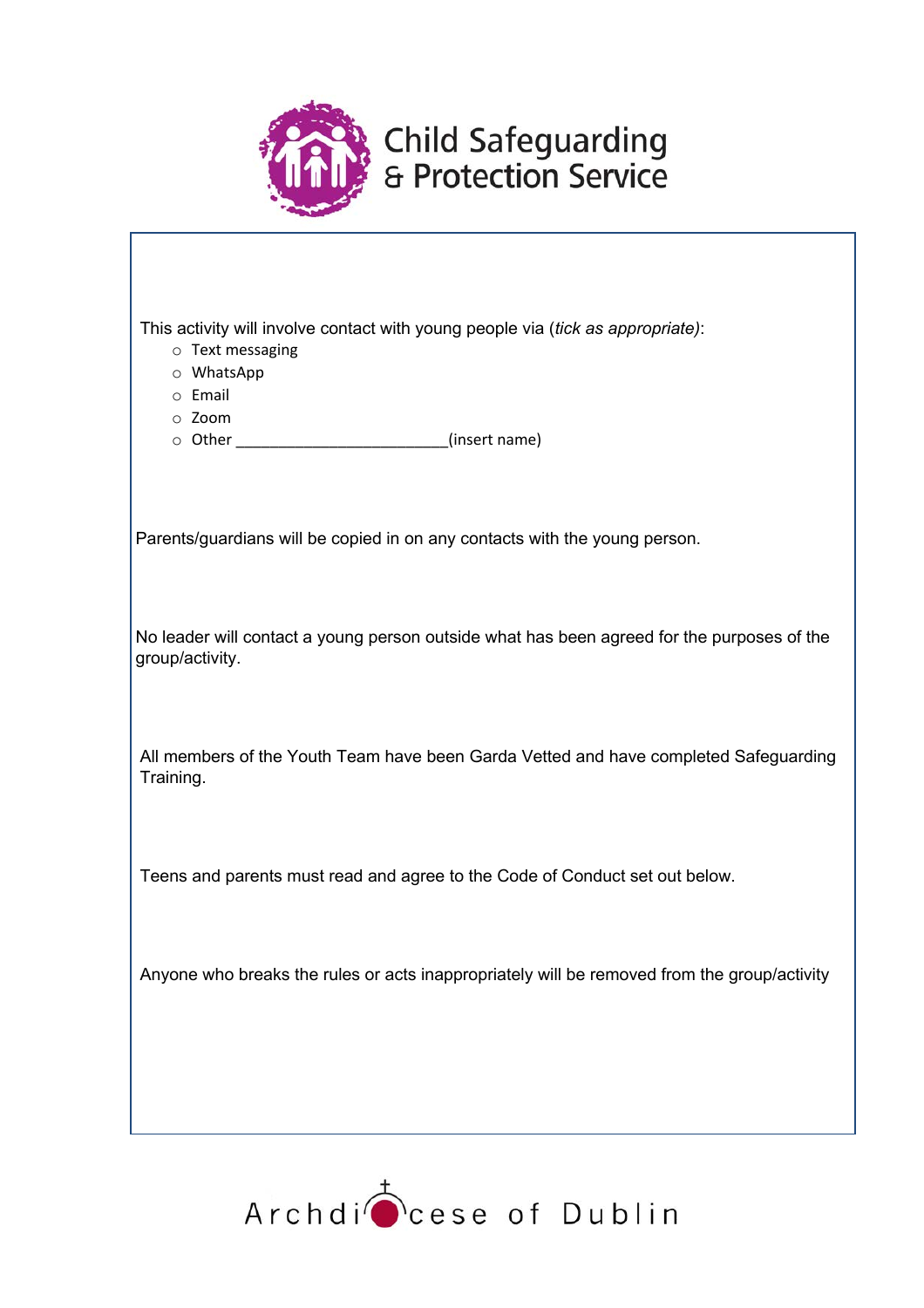

#### **SECTION D: Code of Conduct for Young Person**

#### **1: Be kind and courteous**

We're all in this together to create a welcoming environment. Let's treat everyone with respect. Healthy debates are natural, but kindness is required.

#### **2: No hate speech or bullying**

Make sure that everyone feels safe. Bullying of any kind isn't allowed, and degrading comments about things such as race, religion, culture, sexual orientation, gender or identity will not be tolerated.

#### **3: Respect everyone's privacy**

Being part of this group requires mutual trust. Authentic, expressive discussions make groups great, but may also be sensitive and private.

#### **4: No contact outside group/activity**

Do not make contact with leader via any digital media forum outside what has been agreed for the group/activity unless there is a very important reason for doing so.

#### **5: Attendance Log**

An attendance log of any online meetings will be retained by the parish/Diocese in accordance with Safeguarding Policy and Procedures

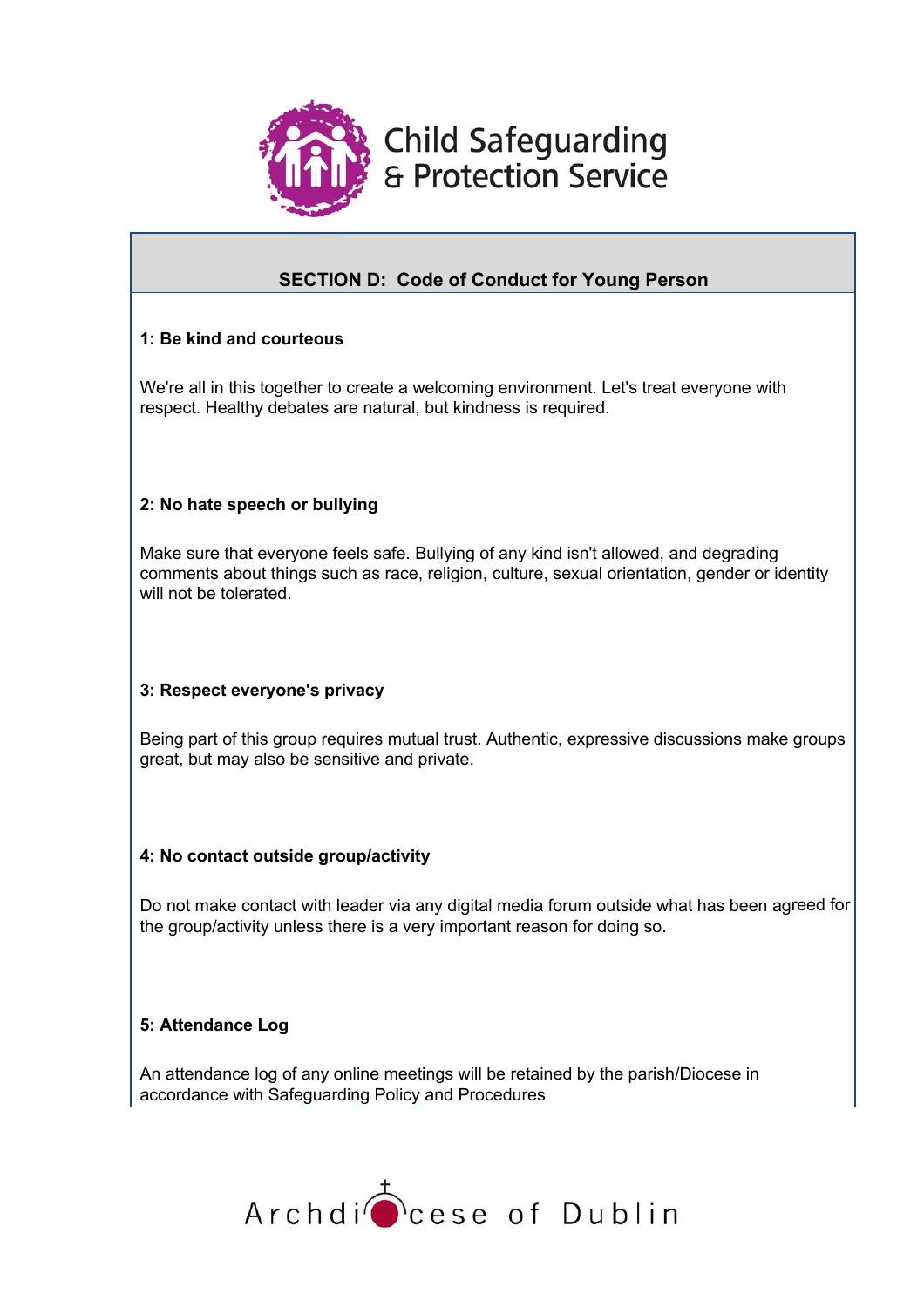

| I acknowledge that I have read, and do hereby accept the Code of Conduct set out by<br>the Archdiocese of Dublin |                               |
|------------------------------------------------------------------------------------------------------------------|-------------------------------|
|                                                                                                                  |                               |
| <b>Guardian Signature</b>                                                                                        | <b>Young Person Signature</b> |

**The personal data provided on this form will be managed in accordance with the GDPR and the Data Protection Laws (2018).**

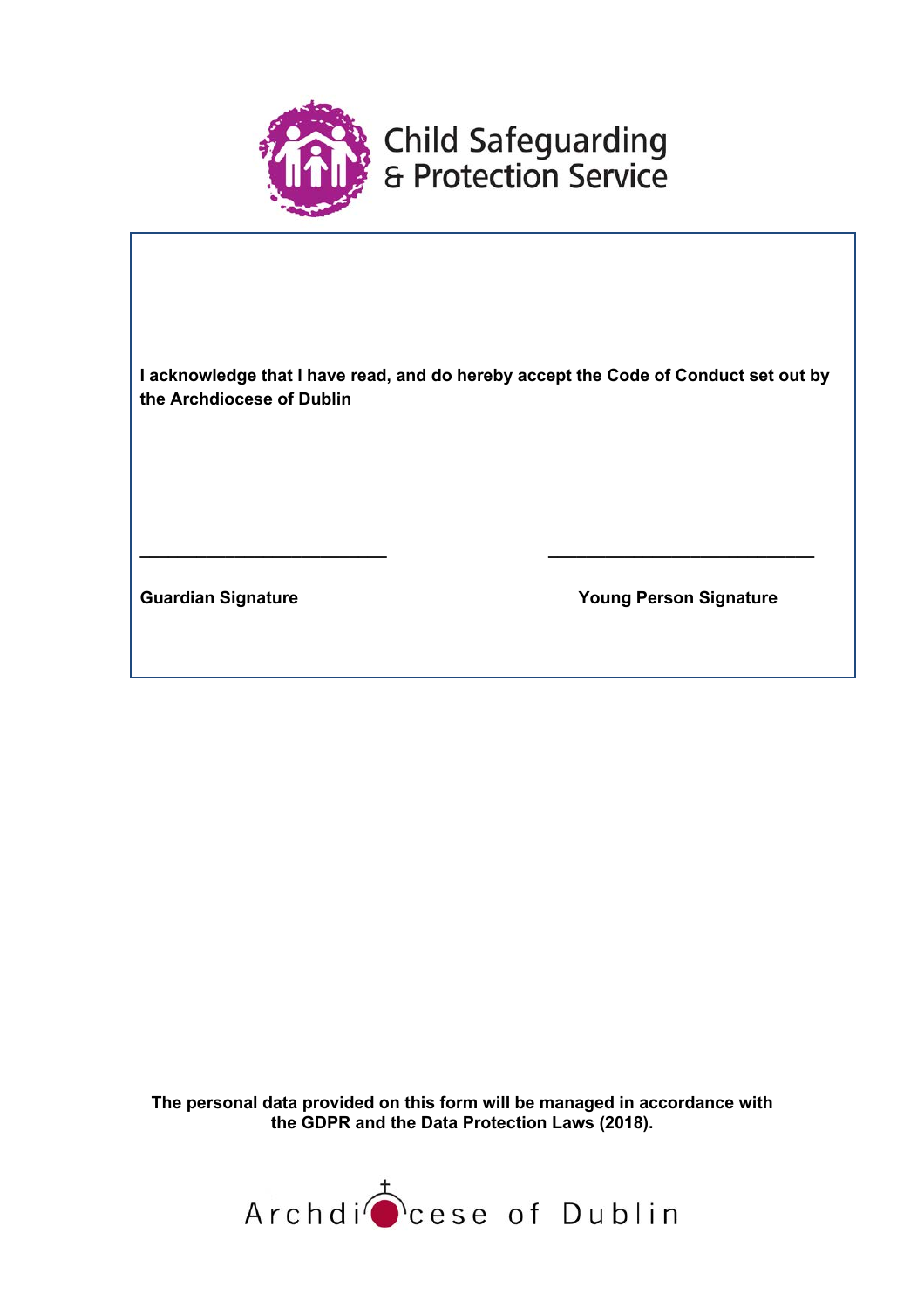

#### **Appendix 2.**

#### **Code of Conduct for Staff & Volunteers**

Staff & Volunteers in the Archdiocese of Dublin are uniquely placed to act as positive role models to children and young people participating in Church activities. Such participation provides the opportunity to promote the development of self-confidence and enhance the wellbeing of the children & young people with whom we interact. This agreement serves to articulate the expectations of adult behaviour when working with children & young people in the Archdiocese of Dublin. It aims to provide confidence to children & young people, staff, volunteers, and parents that safeguarding children and young people is of paramount importance.

#### **To uphold positive safeguarding practices all Staff & Volunteers in contact with children should:**

- Treat all people with respect;
- Provide children with good role models;
- Operate within Church and State child safeguarding and protection principles and guidelines;
- Be visible to others when working with children and young people;
- Challenge and report abusive and potentially abusive behaviour;
- Develop a culture where children and young people can talk openly, ask questions and express any worries or concerns they may have;
- Respect each child and young person's boundaries;
- Parish and diocesan workers and volunteers work in partnership with parents and guardians and share information with them.

#### **Staff & volunteers must avoid actions and behaviour that could be construed as poor practice or potentially abusive. Therefore, they should never:**

- Abuse a child or young person in any way;
- Physically chastise a child or young person;

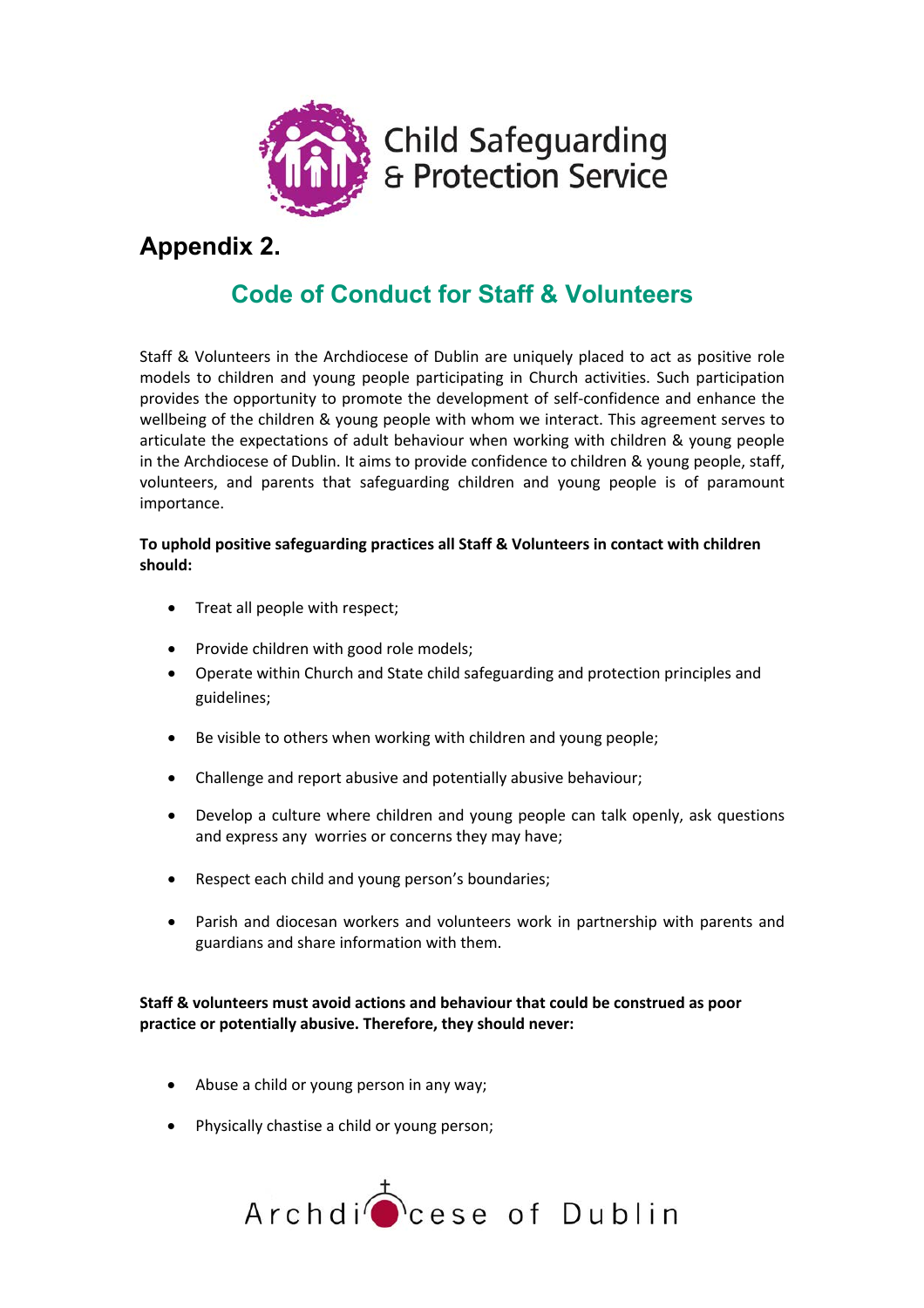

- Develop a relationship with a particular child or young person that is exclusive of others;
- Place a child or young person at risk of harm;
- Speak to a child or young person or behave in a manner that is offensive, developmentally inappropriate or sexually provocative;
- Contact or interact with a child or young person via telephone, mobile phone messaging or any social media forum, unless parental consent has been provided and such contact has been agreed as part of a Diocesan group or activity;
- Take photograph(s) of a child or young person without parental consent.
- Do things of a personal nature for a child or young person that he or she can do for him/herself;
- Condone unacceptable behaviour in a child or young person;
- Discriminate against any individual or group;
- Ask a child or young person to keep a secret.

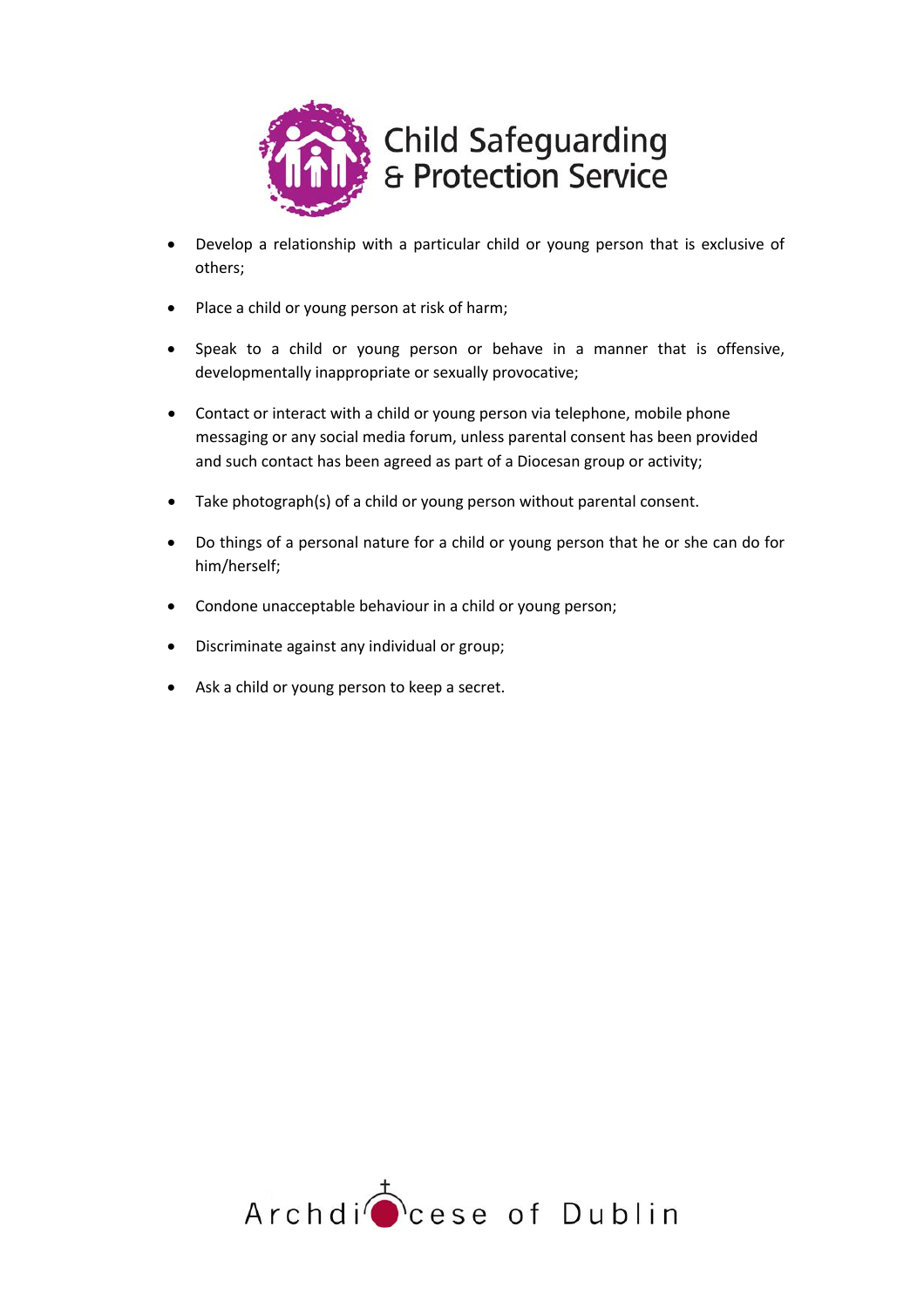

#### **Safeguarding Policy Agreement**

Date:

I confirm that I have read and understood the expected Code of Conduct for Staff and Volunteers working with children in the Archdiocese of Dublin. I agree to abide by and adopt these standards in all aspects of my work with the Archdiocese of Dublin.

| Name:     |           |
|-----------|-----------|
|           | (Printed) |
| Ministry: |           |
| Signed:   |           |
|           |           |

**The personal data provided on this form will be managed in accordance with the GDPR and the Data Protection Laws (2018).**